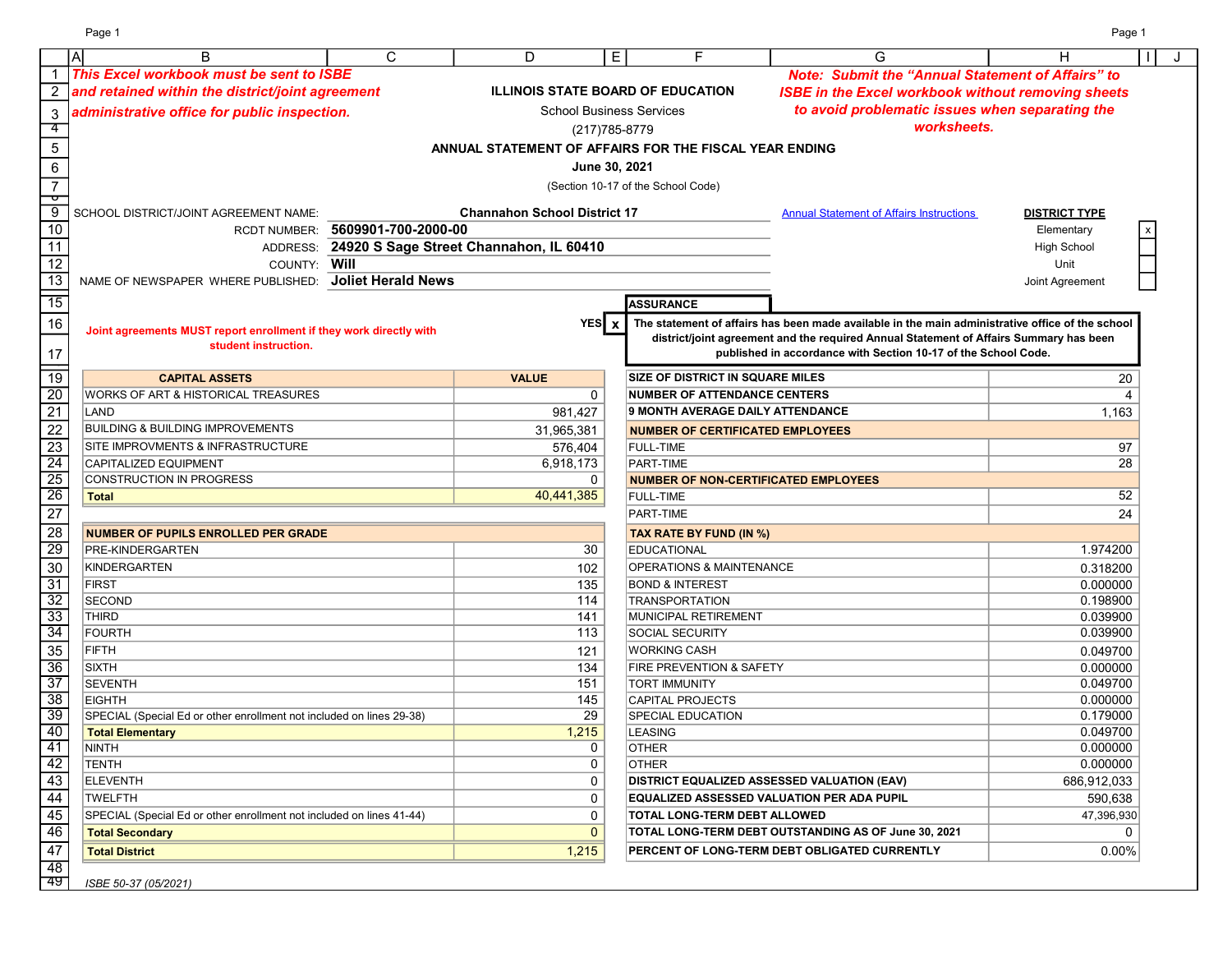|                     | A                                                                                                                                      | B          | C                      | D                       | Ε                   |                                            | G                                                 | H                       |                     | ۱.                  | Κ                             |
|---------------------|----------------------------------------------------------------------------------------------------------------------------------------|------------|------------------------|-------------------------|---------------------|--------------------------------------------|---------------------------------------------------|-------------------------|---------------------|---------------------|-------------------------------|
| $\overline{1}$      |                                                                                                                                        |            |                        |                         |                     | <b>STATEMENT OF ASSETS AND LIABILITIES</b> |                                                   |                         |                     |                     |                               |
| $\overline{2}$      |                                                                                                                                        |            |                        |                         |                     | AS OF JUNE 30, 2021                        |                                                   |                         |                     |                     |                               |
| $\overline{3}$      |                                                                                                                                        |            |                        |                         |                     |                                            |                                                   |                         |                     |                     |                               |
| $\overline{4}$      |                                                                                                                                        |            | (10)                   | (20)                    | (30)                | (40)                                       | (50)                                              | (60)                    | (70)                | (80)                | (90)                          |
|                     |                                                                                                                                        | Acct       |                        | <b>Operations &amp;</b> |                     |                                            | <b>Municipal</b>                                  |                         |                     |                     | <b>Fire Prevention &amp;</b>  |
| 5                   | <b>Description</b>                                                                                                                     | <b>No</b>  | <b>Educational</b>     | <b>Maintenance</b>      | <b>Debt Service</b> | Transportation                             | <b>Retirement &amp;</b>                           | <b>Capital Projects</b> | <b>Working Cash</b> | Tort                | Safety                        |
| 6                   | <b>CURRENT ASSETS (100)</b>                                                                                                            |            |                        |                         |                     |                                            | <b>Social Security</b>                            |                         |                     |                     |                               |
|                     |                                                                                                                                        |            | 14,731,268             | 2,325,841               | $\overline{0}$      | 2,173,805                                  |                                                   | 11,884,892              | 8,375,752           | 318,896             |                               |
| $\overline{7}$      | Cash (Accounts 111 thru 115)                                                                                                           |            |                        |                         |                     |                                            | 413,485                                           |                         |                     |                     | 1,725                         |
| 8<br>$\overline{9}$ | Investments<br>Taxes Receivable                                                                                                        | 120<br>130 | $\Omega$<br>11,820,014 | 0<br>1,707,353          | $\Omega$<br>0       | $\mathbf 0$<br>1,067,230                   | $\Omega$<br>428,180                               | 0<br>0                  | 0<br>266,673        | $\Omega$<br>266,673 | $\mathbf 0$<br>$\overline{0}$ |
| -10                 | <b>Interfund Receivables</b>                                                                                                           | 140        | $\mathbf{0}$           | $\mathbf 0$             | 0                   | $\Omega$                                   | $\Omega$                                          | $\mathbf 0$             | 0                   | $\Omega$            | $\mathbf 0$                   |
| -11                 | Intergovernmental Accounts Receivable                                                                                                  | 150        | 301,430                | $\mathbf 0$             | $\mathbf 0$         | 78,228                                     | $\mathbf 0$                                       | 0                       | $\overline{0}$      | $\mathbf 0$         | $\pmb{0}$                     |
| 12                  | <b>Other Receivables</b>                                                                                                               | 160        | 0                      | $\overline{0}$          | $\mathbf 0$         | $\mathbf 0$                                | $\mathbf 0$                                       | 0                       | $\mathbf 0$         | $\mathbf 0$         | $\overline{0}$                |
| 13                  | Inventory                                                                                                                              | 170        | 0                      | 0                       | 0                   | 0                                          | 0                                                 | 0                       | 0                   | $\Omega$            | $\pmb{0}$                     |
| 14                  | Prepaid Items                                                                                                                          | 180        | 4,885                  | $\mathbf 0$             | 0                   | $\mathbf 0$                                | $\mathbf 0$                                       | 0                       | 0                   | 47,016              | $\mathbf 0$                   |
|                     | 15 Other Current Assets                                                                                                                | 190        | $\mathbf 0$            | $\mathbf 0$             | 0                   | $\mathbf 0$                                | 0                                                 | $\mathbf 0$             | 0                   | 0                   | $\mathbf 0$                   |
| 16                  | <b>Total Current Assets</b>                                                                                                            |            | 26,857,597             | 4,033,194               | $\overline{0}$      | 3,319,263                                  | 841,665                                           | 11,884,892              | 8,642,425           | 632,585             | 1,725                         |
| 17                  | <b>CURRENT LIABILITIES (400)</b>                                                                                                       |            |                        |                         |                     |                                            |                                                   |                         |                     |                     |                               |
| 18                  | Interfund Payables                                                                                                                     | 410        | $\overline{0}$         | $\overline{0}$          | $\mathsf{O}$        | $\overline{0}$                             | $\overline{0}$                                    | $\overline{0}$          |                     | $\overline{0}$      |                               |
| 19                  | Intergovernmental Accounts Payable                                                                                                     | 420        | $\overline{0}$         | $\overline{0}$          | $\mathbf 0$         | $\Omega$                                   | $\overline{0}$                                    | $\Omega$                | 0                   | O                   |                               |
| 20                  | Other Payable                                                                                                                          | 430        | 132,379                | 23,467                  | $\overline{0}$      | 8,643                                      | $\overline{0}$                                    | 694,960                 | $\overline{0}$      | $\mathbf{0}$        |                               |
| 21                  | Contracts Payable                                                                                                                      | 440        | $\overline{0}$         | $\overline{0}$          | $\overline{0}$      | $\overline{0}$                             | $\overline{0}$                                    | $\overline{0}$          | $\overline{0}$      | $\mathbf{0}$        |                               |
| $\overline{22}$     | Loans Payable                                                                                                                          | 460        | $\overline{0}$         | $\overline{0}$          | $\overline{0}$      | $\overline{0}$                             | $\overline{0}$                                    | $\overline{0}$          | $\overline{0}$      | $\overline{0}$      |                               |
| 23                  | Salaries & Benefits Payable                                                                                                            | 470        | 806,042                | $\overline{0}$          | $\mathbf 0$         | $\overline{0}$                             | 11,116                                            | $\overline{0}$          | $\overline{0}$      | $\Omega$            |                               |
| 24                  | Payroll Deductions & Withholdings                                                                                                      | 480        | $-58$                  | $\overline{0}$          | $\overline{0}$      | $-80$                                      | -21                                               | $\overline{0}$          | $\overline{0}$      | $\Omega$            |                               |
| 25                  | Deferred Revenues & Other Current Liabilities                                                                                          | 490        | 7,342,075              | 1,060,533               | $\mathbf 0$         | 662,916                                    | 265,966                                           | $\overline{0}$          | 165,646             | 165,646             |                               |
| $\overline{26}$     | Due to Activity Fund Organizations                                                                                                     | 493        | $\overline{0}$         | $\overline{0}$          | $\overline{0}$      | $\overline{0}$                             | $\overline{0}$                                    | $\Omega$                | $\mathbf{0}$        | 0                   |                               |
| $\overline{27}$     | <b>Total Current Liabilities</b>                                                                                                       |            | 8,280,438              | 1,084,000               | $\overline{0}$      | 671,479                                    | 277,080                                           | 694,960                 | 165,646             | 165,646             | $\mathbf{0}$                  |
| $\overline{28}$     | <b>LONG-TERM LIABILITIES (500)</b>                                                                                                     |            |                        |                         |                     |                                            |                                                   |                         |                     |                     |                               |
| 29                  | Long-Term Debt Payable                                                                                                                 | 511        |                        |                         |                     |                                            |                                                   |                         |                     |                     |                               |
| 30                  | <b>Total Liabilities</b>                                                                                                               |            | 8,280,438              | 1,084,000               | $\mathbf{0}$        | 671,479                                    | 277,080                                           | 694,960                 | 165,646             | 165,646             | $\mathbf{0}$                  |
| $\overline{31}$     | Reserved Fund Balance                                                                                                                  | 714        | 0                      | 0                       | $\overline{0}$      | 0                                          | 0                                                 | 0                       | 0                   | 0                   | $\overline{0}$                |
| $\overline{32}$     | Unreserved Fund Balance                                                                                                                | 730        | 18,577,159             | 2,949,194               | $\overline{0}$      | 2,647,784                                  | 564,585                                           | 11,189,932              | 8,476,779           | 466,939             | 1,725                         |
| 33                  | <b>Investments in General Fixed Assets</b>                                                                                             |            |                        |                         |                     |                                            |                                                   |                         |                     |                     |                               |
| $\overline{34}$     | <b>Total Liabilities and Fund Balances</b>                                                                                             |            | 26,857,597             | 4,033,194               | $\overline{0}$      | 3,319,263                                  | 841,665                                           | 11,884,892              | 8,642,425           | 632,585             | 1,725                         |
| 35                  |                                                                                                                                        |            |                        |                         |                     |                                            |                                                   |                         |                     |                     |                               |
| $\overline{36}$     | Above should match the amounts in the Annual Financial Report (AFR) on the "Assets-Liab" tab                                           |            |                        |                         |                     |                                            |                                                   |                         |                     |                     |                               |
| $\overline{37}$     |                                                                                                                                        |            |                        |                         |                     |                                            |                                                   |                         |                     |                     |                               |
| $\overline{38}$     |                                                                                                                                        |            | (10)                   | (20)                    | (30)                | (40)                                       | (50)                                              | (60)                    | (70)                | (80)                | (90)                          |
|                     |                                                                                                                                        | Acct       |                        | <b>Operations &amp;</b> |                     |                                            | <b>Municipal</b>                                  |                         |                     |                     | <b>Fire Prevention &amp;</b>  |
| 39                  | <b>Description</b>                                                                                                                     | <b>No</b>  | <b>Educational</b>     | Maintenance             | <b>Debt Service</b> | Transportation                             | <b>Retirement &amp;</b><br><b>Social Security</b> | <b>Capital Projects</b> | <b>Working Cash</b> | Tort                | Safety                        |
| 40                  | <b>Change in cash position</b>                                                                                                         |            |                        |                         |                     |                                            |                                                   |                         |                     |                     |                               |
| 41                  | Fiscal Year 21 - Cash and Investments                                                                                                  |            | 14,731,268             | 2,325,841               | $\overline{0}$      | 2,173,805                                  | 413,485                                           | 11,884,892              | 8,375,752           | 318,896             | 1,725                         |
| 42                  | Fiscal Year 20 - Cash and Investments'                                                                                                 |            |                        |                         |                     |                                            |                                                   |                         |                     |                     |                               |
| 43                  | Change in cash position                                                                                                                |            | 14,731,268             | 2,325,841               | $\Omega$            | 2,173,805                                  | 413.485                                           | 11,884,892              | 8,375,752           | 318,896             | 1,725                         |
| 44                  |                                                                                                                                        |            |                        |                         |                     |                                            |                                                   |                         |                     |                     |                               |
|                     | 45 <sup>*</sup> The prior year cash and investments can be found on prior year Annual Financial Report (AFR) on the "Assets/Liab" tab. |            |                        |                         |                     |                                            |                                                   |                         |                     |                     |                               |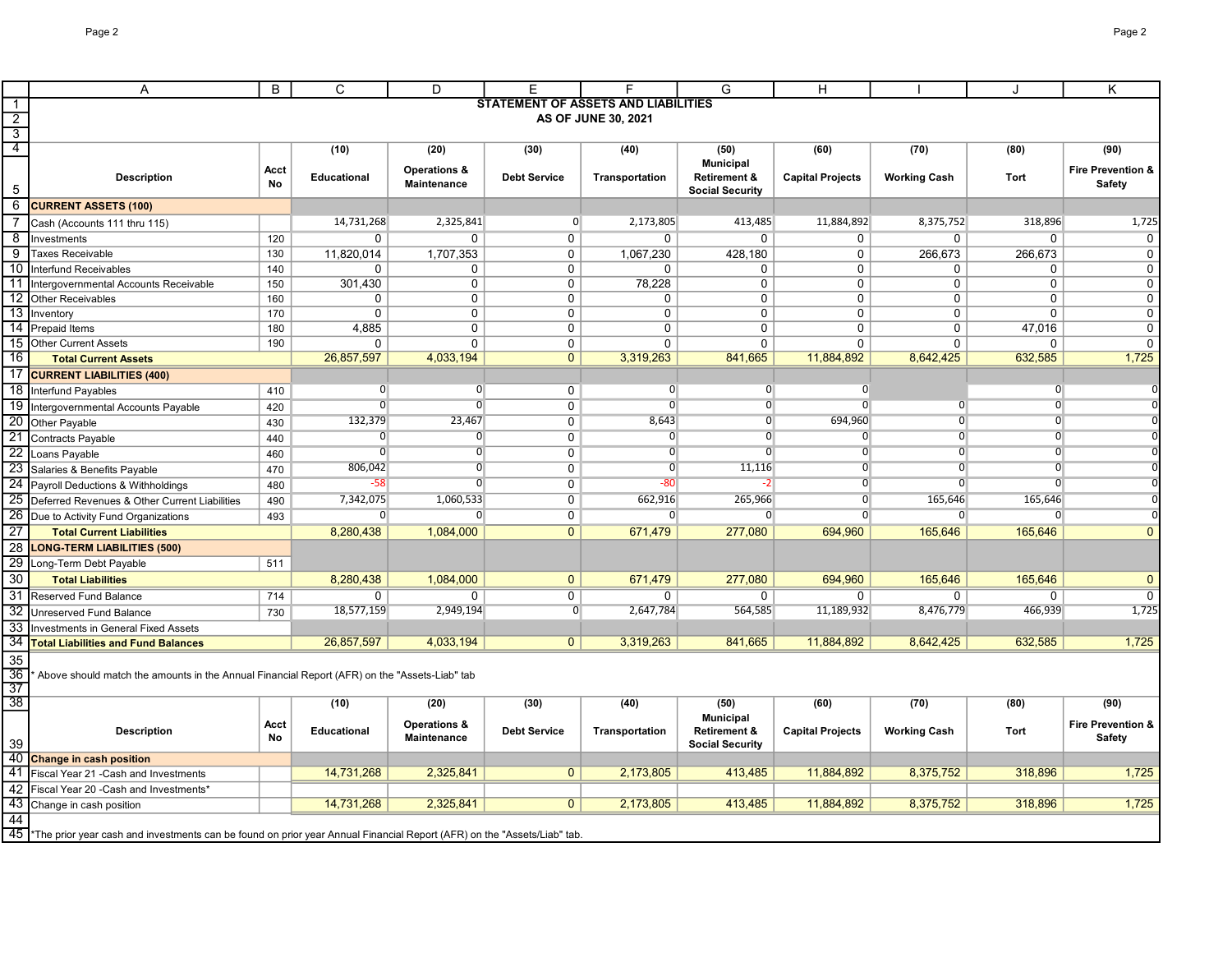Γ

|                                  | A                                                                                                                                      | B          | C                  | D                                  | F                   |                                                                                                  | G                                                 | H                       |                     | $\cdot$  | Κ                                             |
|----------------------------------|----------------------------------------------------------------------------------------------------------------------------------------|------------|--------------------|------------------------------------|---------------------|--------------------------------------------------------------------------------------------------|---------------------------------------------------|-------------------------|---------------------|----------|-----------------------------------------------|
| $\overline{1}$                   |                                                                                                                                        |            |                    |                                    |                     | STATEMENT OF REVENUES RECEIVED/REVENUES, EXPENDITURES DISBURSED/EXPENDITURES, OTHER SOURCES/USES |                                                   |                         |                     |          |                                               |
| $\overline{2}$                   |                                                                                                                                        |            |                    |                                    |                     | AND CHANGES IN FUND BALANCE - FOR YEAR ENDING JUNE 30, 2021                                      |                                                   |                         |                     |          |                                               |
| $\overline{3}$<br>$\overline{4}$ |                                                                                                                                        |            |                    |                                    |                     |                                                                                                  |                                                   |                         |                     |          |                                               |
|                                  |                                                                                                                                        |            | (10)               | (20)                               | (30)                | (40)                                                                                             | (50)<br><b>Municipal</b>                          | (60)                    | (70)                | (80)     | (90)                                          |
| 5                                | <b>Description</b>                                                                                                                     | Acct<br>No | <b>Educational</b> | Operations &<br><b>Maintenance</b> | <b>Debt Service</b> | Transportation                                                                                   | <b>Retirement &amp;</b><br><b>Social Security</b> | <b>Capital Projects</b> | <b>Working Cash</b> | Tort     | <b>Fire Prevention &amp;</b><br><b>Safety</b> |
| 6                                | <b>RECEIPTS/REVENUES</b>                                                                                                               |            |                    |                                    |                     |                                                                                                  |                                                   |                         |                     |          |                                               |
|                                  | <b>Local Sources</b>                                                                                                                   | 1000       | 15,479,563         | 2,230,442                          | $\Omega$            | 1,340,261                                                                                        | 516,109                                           | 146,684                 | 982.594             | 362,988  | U                                             |
| 8                                | Flow-Through Received/Revenue from One District to<br><b>Another District</b>                                                          | 2000       |                    |                                    |                     |                                                                                                  |                                                   |                         |                     |          |                                               |
| 9                                | <b>State Sources</b>                                                                                                                   | 3000       | 742,212            | $\Omega$                           | $\mathbf 0$         | 315,223                                                                                          | $\Omega$                                          | 0                       | $\Omega$            | $\Omega$ | U                                             |
| 10                               | <b>Federal Sources</b>                                                                                                                 | 4000       | 1,205,654          | 142,283                            | $\mathbf 0$         | 136,220                                                                                          | $\Omega$                                          | $\Omega$                | O                   |          | 0                                             |
| 11                               | <b>Total Direct Receipts/Revenues</b>                                                                                                  |            | 17,427,429         | 2,372,725                          | $\mathbf{0}$        | 1,791,704                                                                                        | 516,109                                           | 146,684                 | 982,594             | 362,988  | $\mathbf{0}$                                  |
| 12                               | Rec./Rev. for "On Behalf" Payments                                                                                                     | 3998       | 3,102,333          |                                    |                     |                                                                                                  |                                                   |                         |                     |          |                                               |
| 13                               | <b>Total Receipts/Revenues</b>                                                                                                         |            | 20,529,762         | 2,372,725                          | 0                   | 1,791,704                                                                                        | 516,109                                           | 146,684                 | 982,594             | 362,988  | $\mathbf{0}$                                  |
| 14                               | <b>DISBURSEMENTS/EXPENDITURES</b>                                                                                                      |            |                    |                                    |                     |                                                                                                  |                                                   |                         |                     |          |                                               |
| 15                               | Instruction                                                                                                                            | 1000       | 8,939,811          |                                    |                     |                                                                                                  | 152,928                                           |                         |                     | $\Omega$ |                                               |
| 16                               | <b>Support Services</b>                                                                                                                | 2000       | 3,567,906          | 1,710,819                          |                     | 982,010                                                                                          | 260,613                                           | 846,754                 |                     | 236,730  | 0                                             |
| 17                               | <b>Community Services</b>                                                                                                              | 3000       | 43,685             |                                    |                     |                                                                                                  | 2,249                                             |                         |                     | $\Omega$ |                                               |
| 18                               | Payments to Other Districts & Govt Units                                                                                               | 4000       | 1,543,943          | $\Omega$                           | $\mathbf 0$         |                                                                                                  |                                                   | $\Omega$                |                     | $\Omega$ | $\mathbf 0$                                   |
|                                  | 19 Debt Services                                                                                                                       | 5000       | $\overline{0}$     |                                    | $\mathbf 0$         |                                                                                                  |                                                   |                         |                     |          | 0                                             |
| 20                               | <b>Total Direct Disbursements/Expenditures</b>                                                                                         |            | 14,095,345         | 1,710,819                          | $\overline{0}$      | 982,010                                                                                          | 415,790                                           | 846,754                 |                     | 236,730  | $\mathbf{0}$                                  |
| 21                               | Disb./Expend. for "On Behalf" Payments                                                                                                 | 4180       | 3,102,333          | $\mathbf{0}$                       | $\overline{0}$      | $\mathbf{0}$                                                                                     | $\overline{0}$                                    | $\Omega$                |                     |          | $\overline{0}$                                |
| 22                               | <b>Total Disbursements/Expenditures</b>                                                                                                |            | 17,197,678         | 1,710,819                          | $\overline{0}$      | 982,010                                                                                          | 415,790                                           | 846,754                 |                     | 236,730  | $\mathbf 0$                                   |
|                                  | Excess of Direct Receipts/Revenues Over (Under)<br><b>Direct</b> Disbursements/Expenditures                                            |            | 3,332,084          | 661,906                            | $\mathbf{0}$        | 809,694                                                                                          | 100,319                                           | (700, 070)              | 982.594             | 126,258  | $\mathbf{0}$                                  |
| 24                               | <b>Other Sources of Funds</b>                                                                                                          | 7000       | 0                  | 0                                  | $\mathbf 0$         | $\mathbf{0}$                                                                                     | $\Omega$                                          | $\Omega$                | $\Omega$            | 0        | $\Omega$                                      |
| 25                               | <b>Other Uses of Funds</b>                                                                                                             | 8000       | 0                  | $\mathbf 0$                        | $\mathbf 0$         | $\mathbf 0$                                                                                      | 0                                                 | $\mathbf 0$             | 0                   | 0        | 0                                             |
| 26                               | <b>Total Other Sources/Uses of Funds</b>                                                                                               |            | $\Omega$           | $\overline{0}$                     | $\mathbf{0}$        | $\Omega$                                                                                         | $\Omega$                                          | $\Omega$                | $\Omega$            | $\Omega$ | $\Omega$                                      |
|                                  | <b>Excess of Receipts/Revenues &amp; Other Sources of Funds</b><br>(Over/Under) Expenditures/Disbursements & Other Uses of<br>27 Funds |            | 3,332,084          | 661,906                            | $\mathbf{0}$        | 809,694                                                                                          | 100,319                                           | (700,070)               | 982,594             | 126,258  | $\mathbf{0}$                                  |
|                                  | Beginning Fund Balances - July 1, 2020                                                                                                 |            | 15,245,075         | 2,287,288                          | $\mathbf 0$         | 1,838,090                                                                                        | 464,266                                           | 12,584,962              | 7,494,185           | 340,681  | $\Omega$                                      |
| 29                               | Other Changes in Fund Balances Increases<br>(Decreases)                                                                                |            |                    |                                    |                     |                                                                                                  |                                                   | (694, 960)              |                     |          |                                               |
|                                  | Ending Fund Balances June 30, 2021                                                                                                     |            | 18,577,159         | 2,949,194                          | $\overline{0}$      | 2,647,784                                                                                        | 564,585                                           | 11,189,932              | 8,476,779           | 466,939  | $\mathbf{0}$                                  |
| 31<br>32                         | This tab should match the amounts in the Annual Financial Report (AFR) on the "Acct Summary" tab                                       |            |                    |                                    |                     |                                                                                                  |                                                   |                         |                     |          |                                               |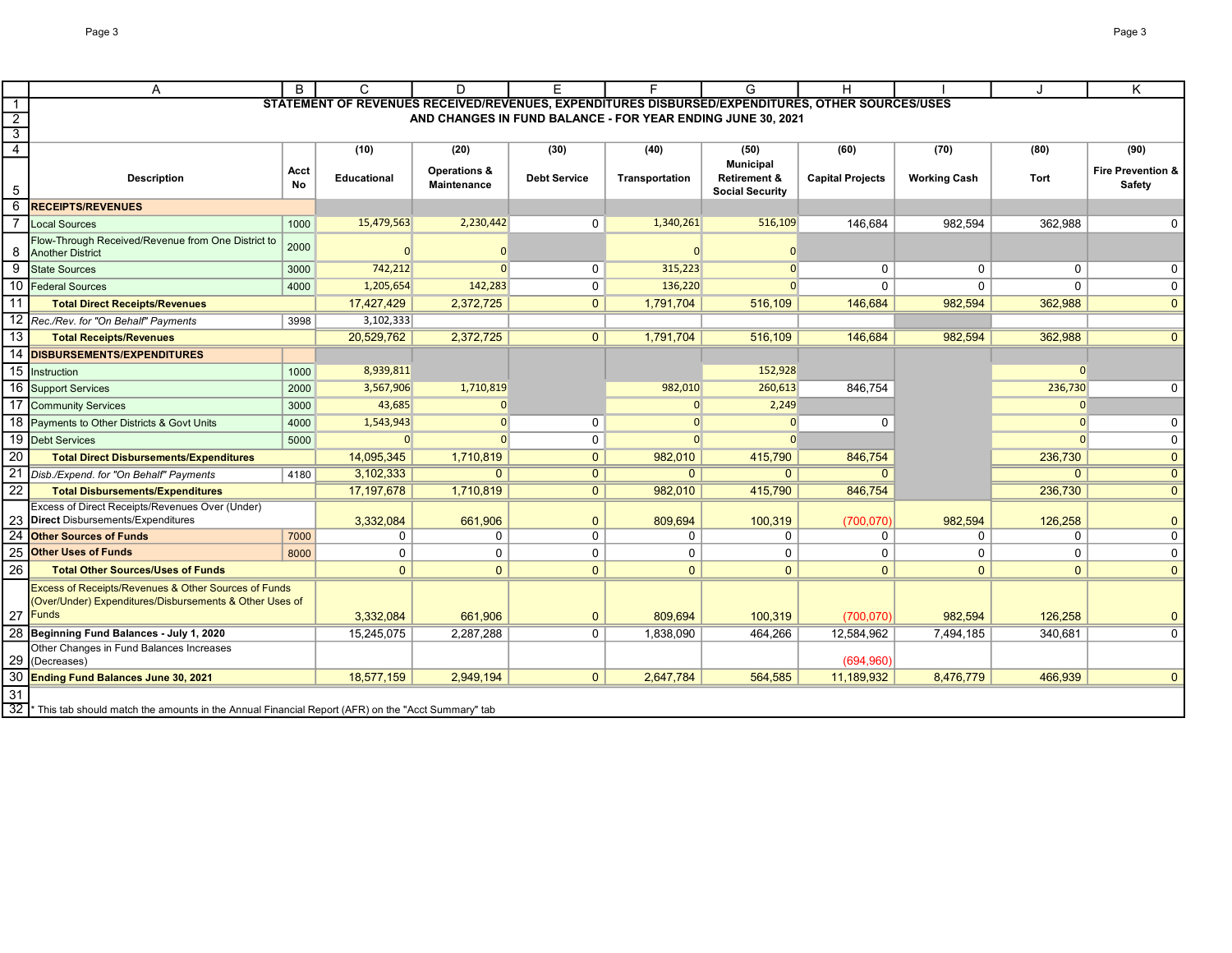|                                                                                                                                                                          | B                                                                                                                                                                                                | C                                                                                                                                                                                                                                                                                         | D.   | E.          |                                     | G                    |                |                                                                          |                         | κ                   |          | м                 |
|--------------------------------------------------------------------------------------------------------------------------------------------------------------------------|--------------------------------------------------------------------------------------------------------------------------------------------------------------------------------------------------|-------------------------------------------------------------------------------------------------------------------------------------------------------------------------------------------------------------------------------------------------------------------------------------------|------|-------------|-------------------------------------|----------------------|----------------|--------------------------------------------------------------------------|-------------------------|---------------------|----------|-------------------|
|                                                                                                                                                                          |                                                                                                                                                                                                  |                                                                                                                                                                                                                                                                                           |      |             |                                     |                      |                | ANNUAL STATEMENT OF AFFAIRS SUMMARY FOR FISCAL YEAR ENDING JUNE 30, 2021 |                         |                     |          |                   |
|                                                                                                                                                                          |                                                                                                                                                                                                  |                                                                                                                                                                                                                                                                                           |      |             |                                     |                      |                |                                                                          |                         |                     |          |                   |
| 2                                                                                                                                                                        |                                                                                                                                                                                                  |                                                                                                                                                                                                                                                                                           |      |             |                                     |                      |                |                                                                          |                         |                     |          |                   |
| $\overline{3}$                                                                                                                                                           |                                                                                                                                                                                                  | The summary must be published in the local newspaper.                                                                                                                                                                                                                                     |      |             |                                     |                      |                |                                                                          |                         |                     |          |                   |
| 4                                                                                                                                                                        |                                                                                                                                                                                                  |                                                                                                                                                                                                                                                                                           |      |             |                                     |                      |                |                                                                          |                         |                     |          |                   |
|                                                                                                                                                                          |                                                                                                                                                                                                  | Copies of the detailed Annual Statement of Affairs for the Fiscal Year Ending June 30, 2021 will be available for public inspection in the school district/joint agreement administrative office by December 1, annually. Indi<br>review this Annual Statement of Affairs should contact: |      |             |                                     |                      |                |                                                                          |                         |                     |          |                   |
| 5                                                                                                                                                                        |                                                                                                                                                                                                  |                                                                                                                                                                                                                                                                                           |      |             |                                     |                      |                |                                                                          |                         |                     |          |                   |
| 6                                                                                                                                                                        |                                                                                                                                                                                                  | <b>Channahon School District 17</b>                                                                                                                                                                                                                                                       |      |             | 24920 S Sage St Channahon, IL 60410 |                      |                | 815-467-4315                                                             |                         | $8 - 4$             |          |                   |
| $\overline{7}$                                                                                                                                                           | School District/Joint Agreement Name                                                                                                                                                             |                                                                                                                                                                                                                                                                                           |      |             | <b>Address</b>                      |                      |                | Telephone                                                                |                         | Office Hours        |          |                   |
| 8                                                                                                                                                                        | Also by January 15, annually the detailed Annual Statement of Affairs for the Fiscal Year Ending June 30, 2021, will be posted on the Illinois State Board of Education's website@ www.isbe.net. |                                                                                                                                                                                                                                                                                           |      |             |                                     |                      |                |                                                                          |                         |                     |          |                   |
| $\frac{1}{10}$                                                                                                                                                           |                                                                                                                                                                                                  |                                                                                                                                                                                                                                                                                           |      |             |                                     |                      |                |                                                                          |                         |                     |          |                   |
| SUMMARY: The following is the Annual Statement of Affairs Summary that is required to be published by the school district/joint agreement for the past fiscal year.<br>H |                                                                                                                                                                                                  |                                                                                                                                                                                                                                                                                           |      |             |                                     |                      |                |                                                                          |                         |                     |          |                   |
| 12                                                                                                                                                                       |                                                                                                                                                                                                  | Statement of Operations as of June 30, 2021                                                                                                                                                                                                                                               |      |             |                                     |                      |                |                                                                          |                         |                     |          |                   |
|                                                                                                                                                                          |                                                                                                                                                                                                  |                                                                                                                                                                                                                                                                                           |      |             | Operations &                        |                      |                | Municipal                                                                |                         |                     |          | Fire Prevention & |
|                                                                                                                                                                          |                                                                                                                                                                                                  |                                                                                                                                                                                                                                                                                           |      | Educational | Maintenance                         | <b>Debt Services</b> | Transportation | Retirement/Social                                                        | <b>Capital Projects</b> | <b>Working Cash</b> | Tort     | Safety            |
| 13<br>$\overline{14}$                                                                                                                                                    | <b>Local Sources</b>                                                                                                                                                                             |                                                                                                                                                                                                                                                                                           | 1000 | 15,479,563  | 2,230,442                           | $\Omega$             | 1,340,261      | Security<br>516,109                                                      | 146,684                 | 982,594             | 362,988  |                   |
|                                                                                                                                                                          |                                                                                                                                                                                                  | Flow-Through Receipts/Revenues from One                                                                                                                                                                                                                                                   | 2000 |             |                                     |                      |                |                                                                          |                         |                     |          |                   |
| 15                                                                                                                                                                       | District to Another District                                                                                                                                                                     |                                                                                                                                                                                                                                                                                           |      |             |                                     |                      |                |                                                                          |                         |                     |          |                   |
| 16                                                                                                                                                                       | <b>State Sources</b>                                                                                                                                                                             |                                                                                                                                                                                                                                                                                           | 3000 | 742,212     |                                     | $\Omega$             | 315,223        |                                                                          |                         |                     | $\Omega$ |                   |
| $\overline{17}$                                                                                                                                                          | <b>Federal Sources</b>                                                                                                                                                                           |                                                                                                                                                                                                                                                                                           | 4000 | 1,205,654   | 142,283                             |                      | 136,220        |                                                                          |                         |                     |          |                   |
| 18                                                                                                                                                                       | <b>Total Direct Receipts/Revenues</b>                                                                                                                                                            |                                                                                                                                                                                                                                                                                           |      | 17,427,429  | 2,372,725                           | $\Omega$             | 1,791,704      | 516,109                                                                  | 146,684                 | 982,594             | 362,988  |                   |
| 19                                                                                                                                                                       |                                                                                                                                                                                                  | <b>Total Direct Disbursements/Expenditures</b>                                                                                                                                                                                                                                            |      | 14,095,345  | 1,710,819                           | 0                    | 982,010        | 415,790                                                                  | 846,754                 |                     | 236,730  |                   |
| $\overline{20}$                                                                                                                                                          | Other Sources/Uses of Funds                                                                                                                                                                      |                                                                                                                                                                                                                                                                                           |      |             |                                     | 0                    |                |                                                                          |                         |                     |          |                   |
| $\frac{1}{2}$                                                                                                                                                            |                                                                                                                                                                                                  | Beginning Fund Balances - July 1, 2020                                                                                                                                                                                                                                                    |      | 15,245,075  | 2,287,288                           | $\Omega$             | 1,838,090      | 464,266                                                                  | 12,584,962              | 7,494,185           | 340,681  |                   |
| $\overline{22}$                                                                                                                                                          | Other Changes in Fund Balances                                                                                                                                                                   |                                                                                                                                                                                                                                                                                           |      |             |                                     |                      |                |                                                                          | (694, 960)              |                     |          |                   |
|                                                                                                                                                                          | 23 Ending Fund Balances June 30, 2021                                                                                                                                                            |                                                                                                                                                                                                                                                                                           |      | 18,577,159  | 2,949,194                           |                      | 2,647,784      | 564,585                                                                  | 11,189,932              | 8,476,779           | 466,939  |                   |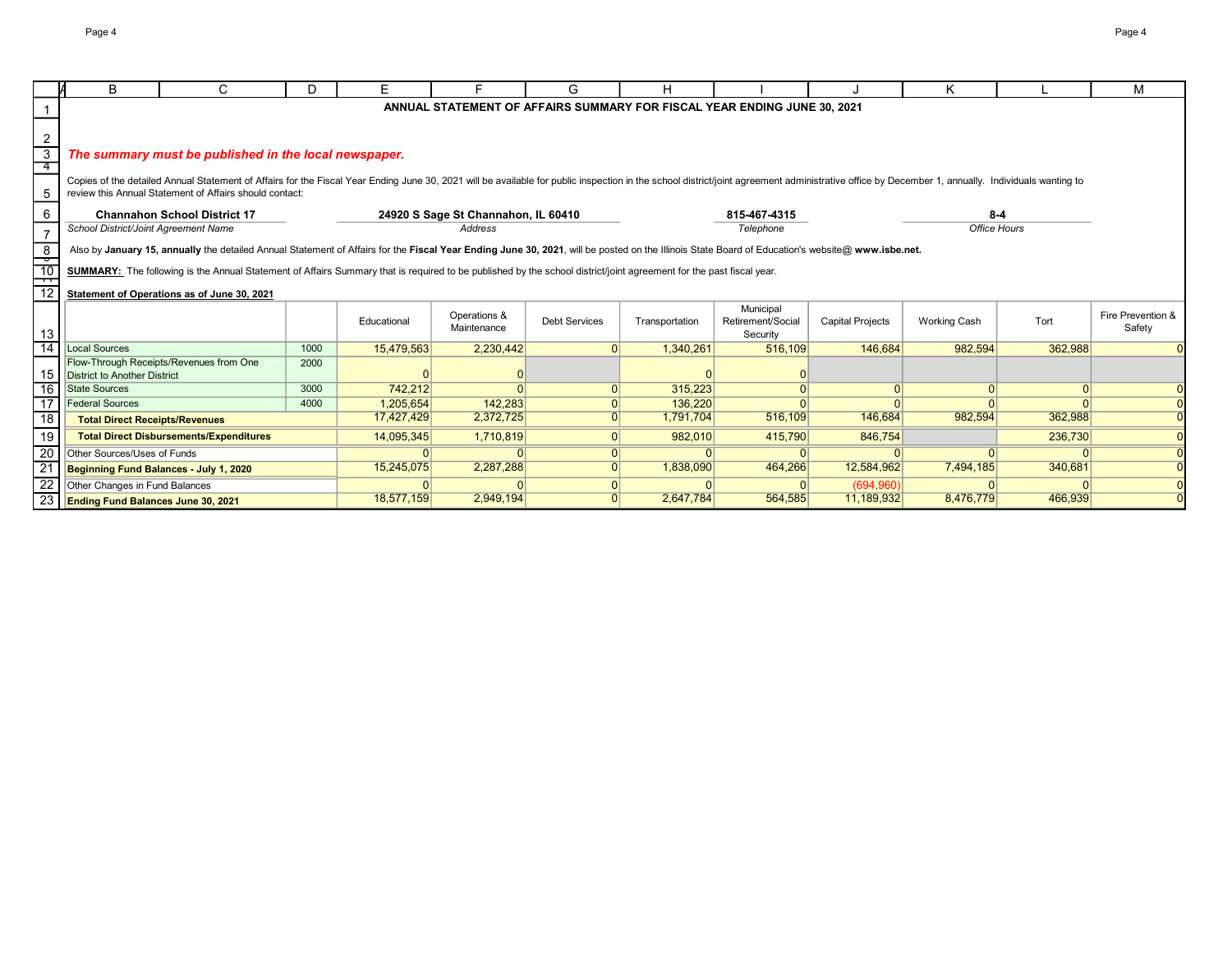|                                                                                                 | $\overline{A}$<br>B                                                               | C                                 | D                                                                                           | E                                        | F.                              | $\overline{G}$ |
|-------------------------------------------------------------------------------------------------|-----------------------------------------------------------------------------------|-----------------------------------|---------------------------------------------------------------------------------------------|------------------------------------------|---------------------------------|----------------|
| $\mathbf{1}$                                                                                    |                                                                                   |                                   | SALARY SCHEDULE OF GROSS PAYMENTS FOR CERTIFICATED PERSONNEL AND NON-CERTIFICATED PERSONNEL |                                          |                                 |                |
| $\begin{array}{r} \boxed{2} \\ \boxed{3} \\ \boxed{4} \\ \boxed{5} \end{array}$                 |                                                                                   |                                   |                                                                                             |                                          |                                 |                |
|                                                                                                 | This listing must be published in the local newspaper, sent to ISBE, and retained |                                   |                                                                                             |                                          |                                 |                |
|                                                                                                 | within your district/joint agreement administrative office for public inspection. |                                   |                                                                                             |                                          |                                 |                |
|                                                                                                 |                                                                                   |                                   |                                                                                             |                                          |                                 |                |
| $6\overline{}$                                                                                  | Channahon School District 17                                                      |                                   |                                                                                             |                                          |                                 |                |
| $\overline{7}$                                                                                  | 5.6099E+15                                                                        |                                   |                                                                                             |                                          |                                 |                |
| $\overline{8}$                                                                                  |                                                                                   |                                   |                                                                                             |                                          |                                 |                |
| $\frac{9}{10}$                                                                                  | <b>GROSS PAYMENT FOR CERTIFIED PERSONNEL</b>                                      |                                   |                                                                                             |                                          |                                 |                |
|                                                                                                 |                                                                                   |                                   |                                                                                             |                                          |                                 |                |
| $\overline{11}$                                                                                 |                                                                                   |                                   |                                                                                             |                                          |                                 |                |
| $\overline{12}$                                                                                 | Salary Range: Less Than \$25,000                                                  | Salary Range: \$25,000 - \$39,999 | Salary Range: \$40,000 - \$59,999                                                           | Salary Range: 60,000 - \$89,999          | Salary Range: \$90,000 and over |                |
| $\overline{13}$                                                                                 | ANDREANO, GABRIEL J                                                               | <b>BROWN, HEATHER</b>             | ALLEN, JACQUELYN M                                                                          | <b>BOSMAN, ALICIA T</b>                  | <b>BECKER, KEVIN L</b>          |                |
| $\overline{14}$                                                                                 | <b>BEALE, DENNIS KARL</b>                                                         | FREEMAN, KARA                     | BURRS, ELIZABETH                                                                            | DELGADO, AMY C                           | BETTENHAUSEN, ERIN K            |                |
| $\overline{15}$                                                                                 | <b>BULLARD, ELIZABETH</b>                                                         | JONEN, JULIE R                    | COLYOTT, ANGELA A                                                                           | FRACASSI, THOMAS                         | BOGACZ, RENEE L                 |                |
| 16                                                                                              | Carboni, Gregory A.                                                               | KIJOWSKI, DEBORAH A               | CRYDER, JULIE A                                                                             | <b>GUBBINS, NICOLE R.</b>                | <b>BYERS, SUSAN L</b>           |                |
| $\overline{17}$                                                                                 | <b>CLARKE, MARCIE J</b>                                                           | YANCEY, KRISTEN L                 | DALETSKI, MISHEL                                                                            | HOMERDING, BRADLEY W                     | COBARRUBIAS, DACIA              |                |
| $\overline{18}$                                                                                 | DEL ROSARIO, IAN K                                                                |                                   | DE CAPRIO, CARRIE L                                                                         | JOHNSON, JENNIFER A                      | DOOLEY, ERIN E                  |                |
| $\overline{19}$                                                                                 | DILLON, CORY A                                                                    |                                   | DURIS, CHRISTINA M                                                                          | KATH, EMILY J                            | DUBOIS, LAURA                   |                |
| $\overline{20}$                                                                                 | FRAIN, KATHLEEN M                                                                 |                                   | ELLISON, NICOLE M                                                                           | <b>KERN, KATHERINE L</b>                 | HENKLE, NICHOLAS M              |                |
| $\overline{21}$                                                                                 | HALLIDAY, BRITTANY A                                                              |                                   | <b>FURLONG, STEPHANIE L</b>                                                                 | KING, AMI L                              | HIBNER, KATHLEEN M              |                |
| $\overline{22}$                                                                                 | HANSON, TIMOTHY C                                                                 |                                   | <b>GEIJER, EMMIE</b>                                                                        | KLOVER, LISA K                           | MANGUN, JEAN A                  |                |
| $\overline{23}$                                                                                 | JOHNSON, LESLIE                                                                   |                                   | GOHACKI, BRIDGET                                                                            | KRAKOWSKI, MAURA C.                      | MICHALAK, JANINE M              |                |
| $\overline{24}$                                                                                 | JONES, ABBEY                                                                      |                                   | <b>GOLDEN, BREANNA</b>                                                                      | KURSELL, JENNIFER A                      | SCHAEFLEIN, LAURA J             |                |
| $\overline{25}$                                                                                 | KNAUB, MELISSA A                                                                  |                                   | HAASE, CADENCE ROSE                                                                         | LANGE, KIRK M                            | SCHROEDER, MICHAEL J            |                |
| $\overline{26}$                                                                                 | KURTH, PATRICIA                                                                   |                                   | HANOUW, AUDREY J.                                                                           | LANGFORD, KENDRA M                       | STONITSCH, WILLIAM A            |                |
| $\overline{27}$                                                                                 | LEWANDOWSKI, MICHELLE                                                             |                                   | HARVEY, TRACY L                                                                             | LAURICH, DENISE M                        | UPHOFF, CHAD B                  |                |
| $\overline{28}$                                                                                 | MAHONEY, CHRISTA L                                                                |                                   | HORTON, ELLA E                                                                              | LUEBBING, BRENNA M                       | ZADEL, TAMMY R                  |                |
| 29                                                                                              | MARTIN, TED                                                                       |                                   | KEENON, HOLLY                                                                               | MATICHAK, DEBORAH A                      |                                 |                |
| $\overline{30}$                                                                                 | MASON, MARCIA L                                                                   |                                   | KOSTAL, JESSICA L                                                                           | MECKLER, SARAH A                         |                                 |                |
| $\overline{31}$                                                                                 | MERKLE, SARAH A                                                                   |                                   | LIVINGSTON, REGINA M                                                                        | MEENTS, ROBYN A                          |                                 |                |
| $\overline{32}$                                                                                 | PEHLKE, SHERI K                                                                   |                                   | MATUSZEWSKI, JENNIFER                                                                       | NESS, HOPE K                             |                                 |                |
| $\overline{33}$                                                                                 | PERINAR, PATRICIA L                                                               |                                   | <b>MAY, RACHEL R</b>                                                                        | NOLTE, LESLIE S                          |                                 |                |
| $\frac{34}{35}$                                                                                 | PETRACEK-ANDERSON, MICHELE                                                        |                                   | McBRAYER, JEREMY                                                                            | NYALKA, DANIEL J                         |                                 |                |
|                                                                                                 | RATCLIFF, KATHERINE                                                               |                                   | McMILLIN, DAWN M                                                                            | PETERSEN, CHERI J                        |                                 |                |
| $\overline{36}$                                                                                 | SCHMELTZER, STEVEN                                                                |                                   | MILLER, LORI                                                                                | PETTIGREW, CATHY M                       |                                 |                |
| $\overline{37}$                                                                                 | SEWING, KATHERINE F                                                               |                                   | MILLES, JANINE M                                                                            | PIERCE, SHEALYNN M                       |                                 |                |
| 38                                                                                              | SIEBERT, NATALIA S                                                                |                                   | <b>OBEDIAH, MARGARET</b>                                                                    | RAGAIN, KELLY E                          |                                 |                |
| $\overline{39}$                                                                                 | SOMMERFELD, JAZMYNN                                                               |                                   | PAPP, BRIAN J                                                                               | <b>REED, STACY L</b>                     |                                 |                |
| 40                                                                                              | SONNENBERG, TARYN N.                                                              |                                   | ROLLAND, SHANNON PATULA                                                                     | SARATA, LAURA E                          |                                 |                |
| 41<br>$\overline{42}$                                                                           | THURLBY, LESLIE R                                                                 |                                   | SEIDL, JACQUELINE                                                                           | STEISKAL, KRISTIN F                      |                                 |                |
| 43                                                                                              | TIMM, LISA A                                                                      |                                   | SERGEANT, EMILY                                                                             | SUDA, JENNIFER                           |                                 |                |
| 44                                                                                              | <b>TOTH, REBECCA M</b>                                                            |                                   | SKINNER, ALLISON L                                                                          | TONELLI, KATHERINE C                     |                                 |                |
|                                                                                                 | WALKER, JOIR.                                                                     |                                   | SLOWIKOWSKI, KATIE E                                                                        | UPHOFF, KATY                             |                                 |                |
|                                                                                                 | <b>WALKER, KELLEN J</b>                                                           |                                   | STEPHENSON, EMILY M<br>TYLIN, CAILEE A                                                      | URBANSKI, ANTHONY A<br>VALENTINO, MARY M |                                 |                |
|                                                                                                 |                                                                                   |                                   | WAGNER, ALLYSON M                                                                           | <b>VERBIC, MEGAN S</b>                   |                                 |                |
|                                                                                                 |                                                                                   |                                   | WILKINSON, PAULA A                                                                          | <b>WALKER, MICHELLE M</b>                |                                 |                |
|                                                                                                 |                                                                                   |                                   | WILLIAMS, KELLI J                                                                           | YONKER, KIMBERLY M                       |                                 |                |
|                                                                                                 |                                                                                   |                                   |                                                                                             |                                          |                                 |                |
|                                                                                                 |                                                                                   |                                   |                                                                                             |                                          |                                 |                |
|                                                                                                 |                                                                                   |                                   |                                                                                             |                                          |                                 |                |
| $\frac{45}{46}$ $\frac{47}{48}$ $\frac{48}{50}$ $\frac{51}{52}$ $\frac{52}{53}$ $\frac{53}{54}$ |                                                                                   |                                   |                                                                                             |                                          |                                 |                |
|                                                                                                 |                                                                                   |                                   |                                                                                             |                                          |                                 |                |
|                                                                                                 |                                                                                   |                                   |                                                                                             |                                          |                                 |                |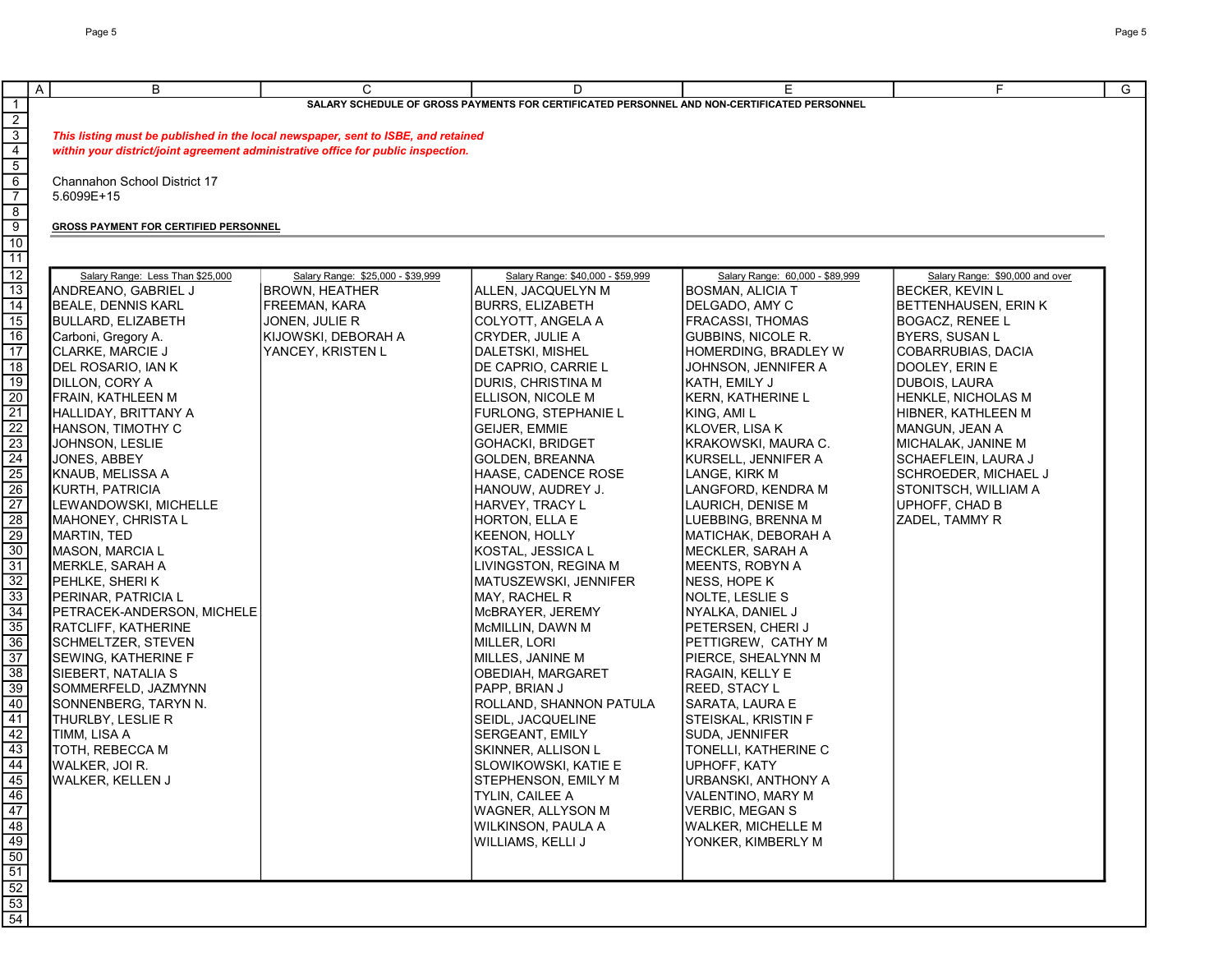|                                                                                                                                              | $\overline{A}$<br>B                              | C                                 | D                                 | E.                              | F. | G |
|----------------------------------------------------------------------------------------------------------------------------------------------|--------------------------------------------------|-----------------------------------|-----------------------------------|---------------------------------|----|---|
| 55                                                                                                                                           | <b>GROSS PAYMENT FOR NON-CERTIFIED PERSONNEL</b> |                                   |                                   |                                 |    |   |
| 56                                                                                                                                           |                                                  |                                   |                                   |                                 |    |   |
| $\overline{57}$                                                                                                                              | Salary Range: Less Than \$25,000                 | Salary Range: \$25,000 - \$39,999 | Salary Range: \$40,000 - \$59,999 | Salary Range: \$60,000 and over |    |   |
| 58                                                                                                                                           | ANDERSON, SANDRA L                               | <b>BECKER, TRACEY J</b>           | ERICKSON, SHERYL L                | <b>FISHBURN, SHARI S</b>        |    |   |
|                                                                                                                                              |                                                  |                                   |                                   |                                 |    |   |
| 59                                                                                                                                           | BACHMAN, JULIANN M                               | BOE, HEATHER A                    | <b>GEORGANTAS, MATTHEW A</b>      | <b>WHALEN, LOUANN F</b>         |    |   |
| 60                                                                                                                                           | <b>BEUTEL, ANGIE R</b>                           | <b>BUTTS, PATRICIA A</b>          | JAMES, RAYMOND E                  | <b>BERGSTROM, DAVID W</b>       |    |   |
| 61                                                                                                                                           | BINZEN, DAWN                                     | CARVER, MINDY M                   | MACNICHOL, JEANNETTE H            | <b>GUTZMAN, KEVIN W</b>         |    |   |
| 62                                                                                                                                           | <b>BLEUER, PATRICIA</b>                          | CIMAROLI, MARGARET A              | MALSKY III, FRED J                |                                 |    |   |
| 63                                                                                                                                           | BOLS, NICOLE E.                                  | DAVIS, ANTHONY R                  | OLEARY, ERIN A                    |                                 |    |   |
| 64                                                                                                                                           | BUSH-BAUER, LAURIE A                             | DUNNAGAN, KYLE M                  | PETERS, KAREN R                   |                                 |    |   |
| 65                                                                                                                                           | BUTTS, JENNAFER                                  | HAMMERSTEIN, SUSAN                | SEBASTIAN, JAMES J                |                                 |    |   |
| 66                                                                                                                                           | COCHRANE, CAROLYN M                              | JASPERSON, JEAN M                 | SPROUSE, SUSAN J                  |                                 |    |   |
| 67                                                                                                                                           | CROWDER, DONNA L                                 | LITT, DEBORAH J                   | THELO, BETH A                     |                                 |    |   |
| 68                                                                                                                                           | DAILEY, LORI                                     | MINARICH, MARY JO                 | WRIGHT, JULIE A                   |                                 |    |   |
| 69                                                                                                                                           | DAVIS, KELLY M                                   | MINETT, ANGELLE A                 |                                   |                                 |    |   |
| 70                                                                                                                                           | DAVIS, STEPHANIE                                 | MURPHY, HOPE M                    |                                   |                                 |    |   |
| $\overline{71}$                                                                                                                              | EIGENHEER, DONALD                                | NOLAN, KAREN L                    |                                   |                                 |    |   |
| $\overline{72}$                                                                                                                              | ELLERMANN, KYLIE                                 | PETRICK, NYLAN L                  |                                   |                                 |    |   |
| 73                                                                                                                                           | FEENEY, THOMAS H                                 | PIECZYNSKI, GERALYN M             |                                   |                                 |    |   |
| $\overline{74}$                                                                                                                              | FRANZEN, MORGAN                                  | PSINAS, HOLLY L                   |                                   |                                 |    |   |
| 75                                                                                                                                           | <b>FREEBERG, JANICE M</b>                        | REICHENBACH, ROBERT C             |                                   |                                 |    |   |
| 76                                                                                                                                           | <b>GABRIEL, DEBORAH</b>                          | SANTOLIN, MARGARET M              |                                   |                                 |    |   |
| 77                                                                                                                                           | GOBERT, DEMITRA                                  | SARTORI, JANICE R                 |                                   |                                 |    |   |
| 78                                                                                                                                           | GRAY, KENNETH M                                  | SWEET, BARBARA A                  |                                   |                                 |    |   |
| 79                                                                                                                                           | HALLIDAY, EMILY A                                | THOMAS, DIANE A                   |                                   |                                 |    |   |
| 80                                                                                                                                           | <b>ISDONAS, LESLEY M</b>                         | THORPE, SUSAN M.                  |                                   |                                 |    |   |
| 81                                                                                                                                           | JACKSON, EVELYN                                  | WRIGHT, KIMBERLY                  |                                   |                                 |    |   |
| 82                                                                                                                                           | JOHNSON, AMY N                                   |                                   |                                   |                                 |    |   |
| 83                                                                                                                                           | KAVICH, SUSAN M                                  |                                   |                                   |                                 |    |   |
| 84                                                                                                                                           | KORAN, CAROL A                                   |                                   |                                   |                                 |    |   |
| 85                                                                                                                                           | KRIPPEL, TIFFANY N                               |                                   |                                   |                                 |    |   |
| 86                                                                                                                                           | LAKEN, KRISTIN                                   |                                   |                                   |                                 |    |   |
| 87                                                                                                                                           | LASINIS, PAMELA J                                |                                   |                                   |                                 |    |   |
| 88                                                                                                                                           | MALONE, KENNETH S                                |                                   |                                   |                                 |    |   |
| 89                                                                                                                                           | MASON, SHERRI L                                  |                                   |                                   |                                 |    |   |
| 90                                                                                                                                           | McKAY, LAURIE L                                  |                                   |                                   |                                 |    |   |
| 91                                                                                                                                           | MICHAELS, MARY ELLEN                             |                                   |                                   |                                 |    |   |
| 92                                                                                                                                           | MILLER-HAVRANEK, BRENDA G                        |                                   |                                   |                                 |    |   |
| 93                                                                                                                                           | MONTALVO, HAYLEY A                               |                                   |                                   |                                 |    |   |
| 94                                                                                                                                           | MORROW, JACQUELYN N                              |                                   |                                   |                                 |    |   |
| 95                                                                                                                                           | MUZYKA, DONALD                                   |                                   |                                   |                                 |    |   |
| 96                                                                                                                                           | NUCCIO, BRIANA                                   |                                   |                                   |                                 |    |   |
| 97                                                                                                                                           | OFFERMAN, LISE                                   |                                   |                                   |                                 |    |   |
| 98                                                                                                                                           | OFFERMAN, RONALD J                               |                                   |                                   |                                 |    |   |
| $\overline{99}$                                                                                                                              | OLIVARES, ELENA                                  |                                   |                                   |                                 |    |   |
|                                                                                                                                              | PANICI, LESLIE                                   |                                   |                                   |                                 |    |   |
| $\frac{\dot{a}}{\dot{b}}\frac{\dot{b}}{\dot{c}}\frac{\dot{c}}{\dot{c}}\frac{\dot{c}}{\dot{c}}\frac{\dot{c}}{\dot{c}}\frac{\dot{c}}{\dot{c}}$ | PAUL, SUSAN C                                    |                                   |                                   |                                 |    |   |
|                                                                                                                                              | PELTON, LISA A                                   |                                   |                                   |                                 |    |   |
|                                                                                                                                              | POCH, PATRICIA                                   |                                   |                                   |                                 |    |   |
|                                                                                                                                              | RAGAN, ANGELA E.                                 |                                   |                                   |                                 |    |   |
|                                                                                                                                              | REICHENBACH, ROBERT                              |                                   |                                   |                                 |    |   |
|                                                                                                                                              | REYES, LAURIE                                    |                                   |                                   |                                 |    |   |
| $\frac{106}{107}$                                                                                                                            | REYNOLDS, RICK                                   |                                   |                                   |                                 |    |   |
| 108                                                                                                                                          | RITTOF, COLLEEN P                                |                                   |                                   |                                 |    |   |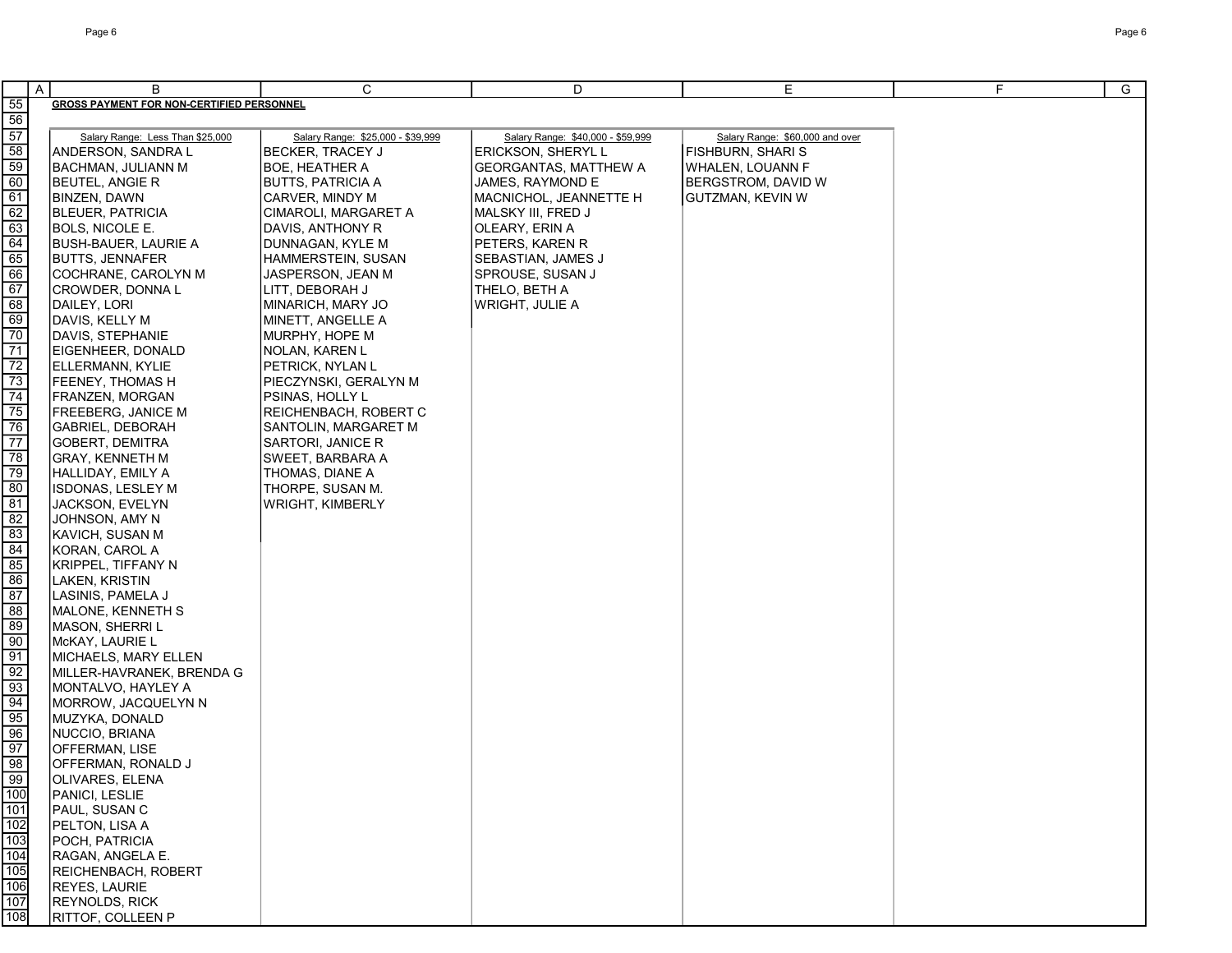|                                        | A | B                                | $\mathsf{C}$ | D | E. | F. | G |
|----------------------------------------|---|----------------------------------|--------------|---|----|----|---|
| $\frac{109}{110}$<br>$\frac{110}{111}$ |   | Salary Range: Less Than \$25,000 |              |   |    |    |   |
|                                        |   | <b>ROBERTS, CHARLENE F</b>       |              |   |    |    |   |
|                                        |   | ROUSKEY, KRISTY L                |              |   |    |    |   |
|                                        |   | SELFRIDGE, JANICE L              |              |   |    |    |   |
|                                        |   | SMITH, ASHLEY                    |              |   |    |    |   |
|                                        |   | SPARAGIS, ELENI G                |              |   |    |    |   |
|                                        |   | SPROUSE, HEATHER A               |              |   |    |    |   |
|                                        |   | SPROUSE, KRISTIN E               |              |   |    |    |   |
|                                        |   | STOKKE, THOMAS R                 |              |   |    |    |   |
|                                        |   | SULLIVAN, CHRISTIAN A            |              |   |    |    |   |
|                                        |   | SULLIVAN, KERRY                  |              |   |    |    |   |
|                                        |   | SWEENEY, WANDA L                 |              |   |    |    |   |
|                                        |   | SZOKE, DONNA M                   |              |   |    |    |   |
|                                        |   | THOMPSON, CARRIE L               |              |   |    |    |   |
|                                        |   | THOMPSON, HEIDI                  |              |   |    |    |   |
|                                        |   | <b>TYRAKOWSKI, JESSICA M</b>     |              |   |    |    |   |
|                                        |   | VIANO, JAYNE F                   |              |   |    |    |   |
|                                        |   | WAKEFIELD, NANCY M               |              |   |    |    |   |
|                                        |   | WIEGMANN, KAREN A                |              |   |    |    |   |
|                                        |   | Winslow, Diane                   |              |   |    |    |   |
|                                        |   | <b>WOLNIAK, DARLENE J.</b>       |              |   |    |    |   |
|                                        |   | WORTHINGTON, CHRISTINE E         |              |   |    |    |   |
|                                        |   | ZADEL, JONATHAN                  |              |   |    |    |   |
|                                        |   | <b>ZOLECKI, DIANNE</b>           |              |   |    |    |   |
|                                        |   | <b>ZOLECKI, JULIANNE I</b>       |              |   |    |    |   |
|                                        |   |                                  |              |   |    |    |   |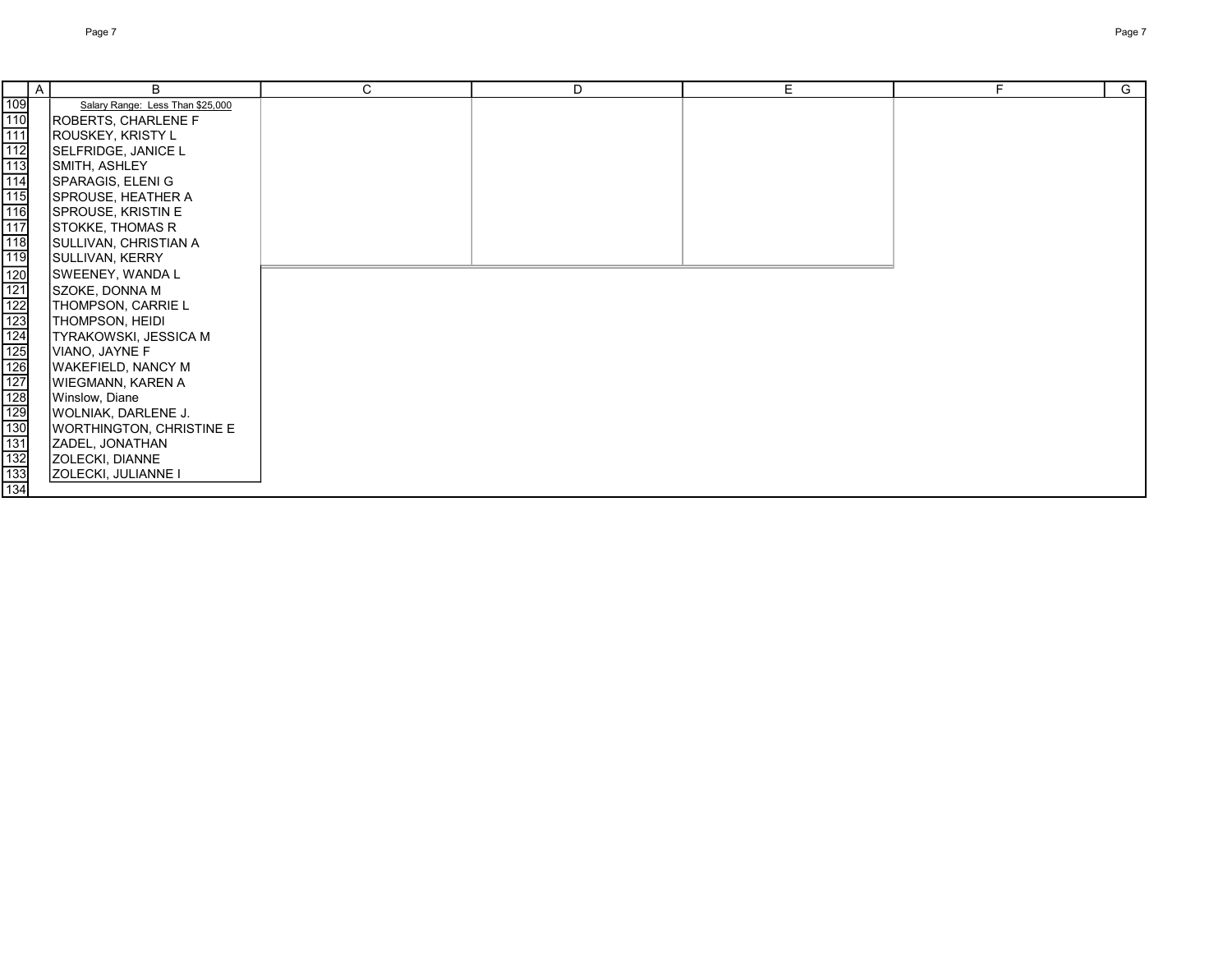|                | A                                                                                         | B                          | C | D                                                           | Е                        |
|----------------|-------------------------------------------------------------------------------------------|----------------------------|---|-------------------------------------------------------------|--------------------------|
| $\mathbf 1$    | Payments over \$2,500, excluding wages and salaries.                                      |                            |   |                                                             |                          |
| $\overline{2}$ | This listing must be published in the local newspaper, sent to ISBE, and                  |                            |   |                                                             |                          |
| 3              | retained within your district/joint agreement administrative office for public inspection |                            |   |                                                             |                          |
| $\overline{4}$ |                                                                                           |                            |   |                                                             |                          |
| 5              | Channahon School District 17                                                              |                            |   |                                                             |                          |
| 6              | 5.6099E+15                                                                                |                            |   |                                                             |                          |
| $\overline{7}$ | Person, Firm, or Corporation                                                              | Aggregate Amount           |   | Person, Firm, or Corporation                                | <b>Aggregate Amount</b>  |
|                | 8 Blue Cross and Blue Shield of Illinois                                                  | \$1,984,642.36             |   | <b>Filter Services Inc</b>                                  | \$9,575.05               |
|                | $\sqrt{9}$ SOWIC                                                                          | \$1,976,578.84             |   | <b>National Inventors</b>                                   | \$8,960.00               |
|                | 10 THE PRIVATE BANK - PR                                                                  | \$1,319,240.64             |   | MIDWEST TRANSIT EQUIP                                       | \$8,923.51               |
|                | 11 M&I Ventures                                                                           | \$694,960.20               |   | Families of Faith Christian Acacamy                         | \$8,717.93               |
|                | 12   TEACHERS RETIREMENT SYSTE                                                            | \$624,869.15               |   | Santander Bank N.A.                                         | \$8,643.00               |
|                | 13 ILLINOIS DEPT OF REVENUE                                                               | \$387,566.14               |   | ZEITERS SEPTICS UNLIMIT                                     | \$8,325.00               |
|                | 14 CONSTELLATION NEWENERGY                                                                | \$328,487.57               |   | BENCHMARK EDUCATION COMPAN                                  | \$8,025.60               |
|                | 15 ILLINOIS CENTRAL SCH BUS                                                               | \$258,414.49               |   | FORECAST5 ANALYTICS INC                                     | \$8,000.00               |
|                | 16 ILLINOIS MUNICIPAL                                                                     | \$254,791.01               |   | Mohawk USA                                                  | \$7,879.92               |
|                | 17 DELL MARKETING                                                                         | \$213,789.07               |   | ILLINOIS DEPART EMPLOYMEN                                   | \$7,834.00               |
|                | 18 EBS HEALTHCARE                                                                         | \$159,364.51               |   | STATE INDUSTRIAL PRODUCTS                                   | \$7,728.94               |
|                | 19 THIS FUND                                                                              | \$149,478.57               |   | Gaggle.Net, Inc.                                            | \$7,150.00               |
|                | 20 ILLINOIS SCHOOL DIST AGEN                                                              | \$146,790.00               |   | FIRST COMMUNICATION. LLC                                    | \$7,115.02               |
|                | 21 THE OMNI GROUP                                                                         | \$113,150.74               |   | TROUTMAN EXCAVATING                                         | \$6,767.50               |
|                | 22 CENTRAL STATES BUS SALES                                                               | \$107,271.38               |   | <b>BMO MASTERCARD HOMERDING</b>                             | \$6,660.12               |
|                | 23 CARROLL SEATING COMPANY                                                                | \$104,733.33               |   | <b>WUNDERLICH DOORS</b>                                     | \$6,532.50               |
|                | 24 LEGAT ARCHITECTS                                                                       | \$104,583.18               |   | <b>MENARDS</b>                                              | \$6,447.66               |
|                | 25 FRANK COONEY COMPANY                                                                   | \$103,956.74               |   | <b>DYNAMIC LITERACY</b>                                     | \$6,074.12               |
|                | 26 GORDON FOOD SERVICE                                                                    | \$97,737.12                |   | <b>EVERASE CORPORATION</b>                                  | \$5,952.00               |
|                | 27 TRI-K SUPPLIES                                                                         | \$92,404.15                |   | PADDOCK ENTERPRISES                                         | \$5,949.00               |
|                | 28 VILLAGE OF CHANNAHON                                                                   | \$87,617.18                |   | <b>Commercial Tire Service</b>                              | \$5,902.22               |
|                | 29 DUPAGE RADON CONTRACTORS                                                               | \$75,792.00                |   | <b>BLICK ART MATERIALS</b>                                  | \$5,898.31               |
|                | 30 SOUTHWEST TOWN MECHANICAL                                                              | \$74,574.63                |   | <b>Riverside Technologies</b>                               | \$5,800.00               |
|                | 31 ELIM CHRISTIAN SERVICES                                                                | \$72,915.66                |   | SIMIAN BROTHERS CREATIVE                                    | \$5,617.35               |
|                | 32 AFT-LOCAL 604                                                                          | \$57,159.30                |   | SCHOLASTIC, INC                                             | \$5,530.51               |
|                | 33 ITR SYSTEMS                                                                            | \$56,125.00                |   | JOHANSEN - ANDERSON INC                                     | \$5,468.22               |
|                | 34 S.E.A.L. South, Inc.                                                                   | \$48,057.04                |   | <b>IESA</b>                                                 | \$5,430.00               |
|                | 35 Blue Cross and Blue Shield of Illinois                                                 | \$47,376.54                |   | <b>QUALITY ASPHALT SERVICE</b>                              | \$5,400.00               |
|                | 36 WCSIT                                                                                  | \$47,016.00                |   | MAHONEYS GRADUATION SERVI                                   | \$5,136.50               |
|                | 37 CHANNAHON PARK DISTRICT<br>38 MCGRAW HILL SCHOOL PUBLIS                                | \$46,777.69                |   | <b>BELL TECH LOGIX</b>                                      | \$5,075.60<br>\$5,008.08 |
|                | 39 Al Warren Oil Co Inc                                                                   | \$46,520.59<br>\$46,211.47 |   | NEXUS-ONARGA ACADEMY<br><b>LTD Technology Solutions Inc</b> | \$4,995.00               |
|                | 40 CURRIE MOTORS FLEET                                                                    | \$40,700.77                |   | <b>GLADE PLUMBING &amp; HEATING</b>                         | \$4,976.36               |
|                | 41   TEACHERS' RETIREMENT SYST                                                            | \$39,301.13                |   | WHITMORE ACE HARDWARE                                       | \$4,939.05               |
|                | 42   TEACHERS' RETIREMENT SYS                                                             | \$36,017.77                |   | <b>BrainPOP LLC</b>                                         | \$4,885.00               |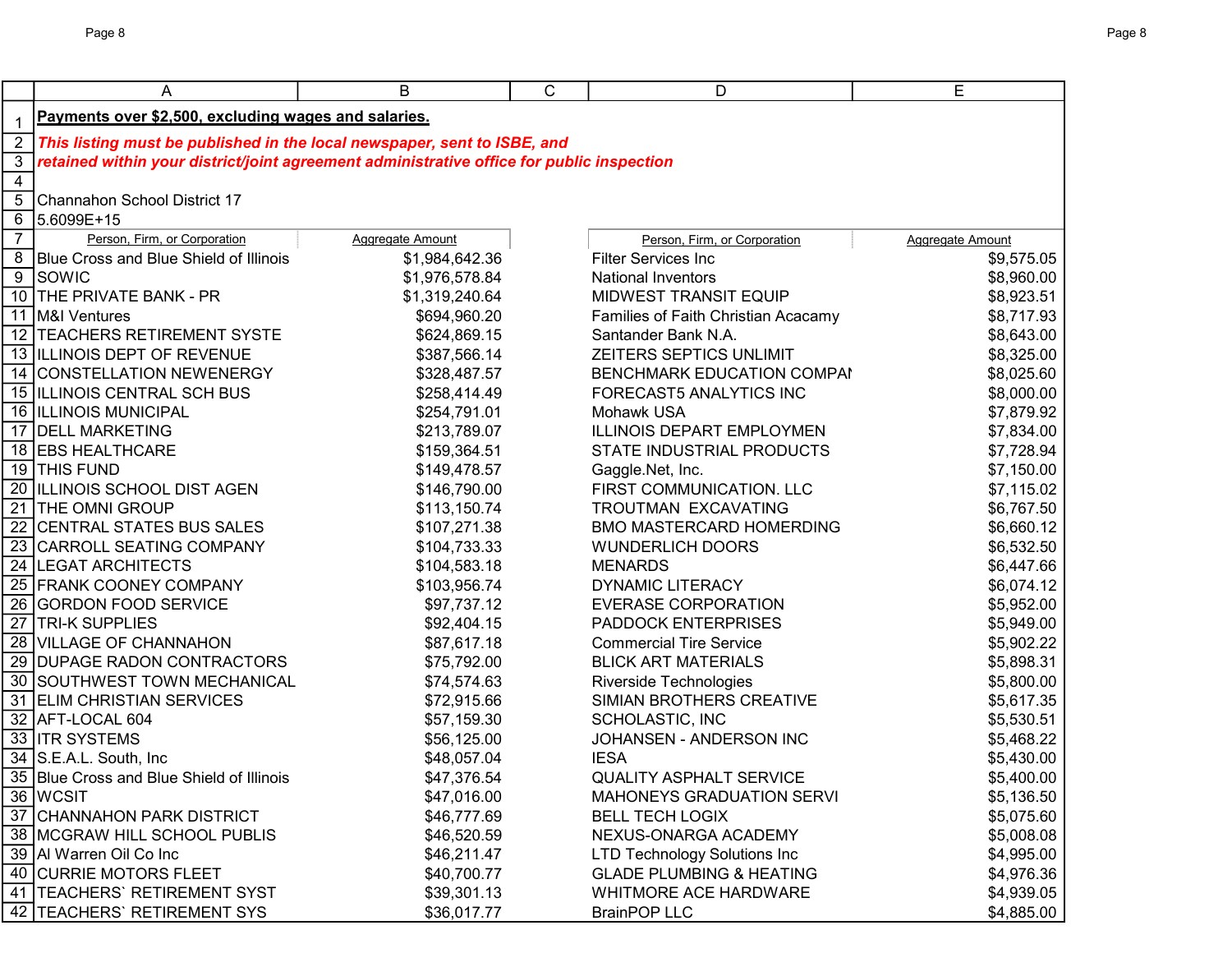|    | A                                  | B                       | C | D                                     | E                       |
|----|------------------------------------|-------------------------|---|---------------------------------------|-------------------------|
| 43 | Person, Firm, or Corporation       | <b>Aggregate Amount</b> |   | Person, Firm, or Corporation          | <b>Aggregate Amount</b> |
|    | 44 TASC                            | \$34,964.77             |   | <b>BMO MASTERCARD BERGSTROM</b>       | \$4,842.06              |
| 45 | <b>BMO MasterCard NBG</b>          | \$34,081.96             |   | <b>CHANNAHON CUSTODIAL</b>            | \$4,808.74              |
| 46 | Sentinel Technologies Inc          | \$32,451.18             |   | FEECE OIL CO.                         | \$4,807.34              |
| 47 | <b>WASTE MANAGEMENT</b>            | \$28,961.16             |   | SCOTTCO PAINTING Co.                  | \$4,780.00              |
|    | 48 NICOR                           | \$28,632.74             |   | Sawchuck Industries Inc.              | \$4,725.00              |
|    | 49 Celtic Landscaping              | \$28,151.84             |   | JOHNSTON, KATHRYN M                   | \$4,500.00              |
|    | 50 CHANNAHON TRACTOR               | \$26,523.39             |   | Nearpod Inc.                          | \$4,500.00              |
|    | 51 CLOVERLEAF FARMS                | \$25,361.58             |   | <b>Follett School Solutions</b>       | \$4,340.52              |
|    | 52 Fisher Scientific               | \$23,989.33             |   | Earth Walk Technology                 | \$4,295.00              |
|    | 53 CDW-G                           | \$23,123.67             |   | A BEEP LLC                            | \$4,088.78              |
|    | 54 IMAGE SYSTEMS & BUSINESS        | \$22,916.00             |   | School Datebooks, Inc.                | \$4,083.26              |
|    | 55 BMO MasterCard JH               | \$22,751.92             |   | <b>iPROMOTEu</b>                      | \$4,023.11              |
|    | 56 Consortium For                  | \$22,500.00             |   | SEWING, KATHERINE                     | \$3,963.84              |
|    | 57 BMO MASTER CARD DIST            | \$22,307.45             |   | <b>COMCAST</b>                        | \$3,876.29              |
|    | 58 Warehouse Direct Office         | \$21,808.79             |   | <b>CRESCENT ELECTRIC</b>              | \$3,803.93              |
|    | 59 PRECISION CONTROL SYSTEMS       | \$21,214.02             |   | <b>COSTCO</b>                         | \$3,722.04              |
|    | 60 AT&T                            | \$20,193.60             |   | MONROE TRUCK EQUIP                    | \$3,674.63              |
|    | 61 ELLIOTT ELECTRIC, INC.          | \$19,442.04             |   | CHG ALTERNATIVE EDUCATION             | \$3,592.97              |
| 62 | <b>BMO MasterCard TRS</b>          | \$19,412.47             |   | <b>ESGI</b>                           | \$3,582.00              |
| 63 | JOHNSON CONTROL FIRE PROT          | \$19,027.35             |   | Simple Solutions Learning, Inc.       | \$3,488.38              |
|    | 64 GREAT MINDS PBC                 | \$18,844.50             |   | <b>Custom Education Solutions Inc</b> | \$3,465.58              |
|    | 65 WILSON LANGUAGE TRAINING        | \$18,022.71             |   | SPECIALTY FLOORS INC                  | \$3,420.00              |
|    | 66 USA-CLEAN INC.                  | \$16,780.00             |   | <b>United Laboratories</b>            | \$3,407.24              |
|    | 67 APPLE COMPUTER                  | \$16,320.00             |   | <b>AMPLIFIED IT</b>                   | \$3,384.00              |
|    | 68 WIPFLI                          | \$16,070.00             |   | Digi-Block Inc.                       | \$3,375.90              |
|    | 69 KLEIN THORPE & JENKINS LTD      | \$15,916.50             |   | <b>D&amp;I ELECTRONICS</b>            | \$3,336.00              |
|    | 70 SYNCB/AMAZON                    | \$15,096.25             |   | NCS PEARSON, INC.                     | \$3,300.70              |
|    | 71   POWERSCHOOL GROUP             | \$15,065.15             |   | All-Type Elevators                    | \$3,119.11              |
|    | 72 NWEA                            | \$14,925.00             |   | <b>SIGNS BY TOMORROW</b>              | \$3,048.39              |
|    | 73 IXL LEARNING                    | \$14,122.00             |   | <b>BluePrint SEL Partners</b>         | \$3,000.00              |
|    | 74 BMO MasterCard PP               | \$14,115.65             |   | P.D.A.                                | \$3,000.00              |
|    | 75 US. FOODS                       | \$13,934.94             |   | Mobile Defenders                      | \$2,986.35              |
|    | 76 LEXIA LEARNING SYSTEMS          | \$13,293.20             |   | Performance Food Service              | \$2,964.88              |
| 77 | <b>GRUNDY AREA VOCATIONAL</b>      | \$13,094.55             |   | First Agency Inc                      | \$2,957.48              |
|    | 78 Common Goal Systems, Inc        | \$12,680.10             |   | Kavich, Susan                         | \$2,923.50              |
|    | 79 OMEGA PLUMBING                  | \$11,672.87             |   | DISCOUNT SCHOOL SUPPLY                | \$2,853.56              |
|    | 80 CHANNAHON SCHOOL IMPREST        | \$11,580.11             |   | Morris Hospital & Healthcare Centers  | \$2,820.00              |
|    | 81 CURRICULUM ASSOCIATES           | \$11,009.00             |   | <b>BSN SPORTS</b>                     | \$2,805.00              |
|    | 82 Dearborn Life Insurance Company | \$10,764.93             |   | ZANER-BLOSER                          | \$2,744.51              |
|    | 83 POSITIVE PROMOTIONS             | \$10,585.90             |   | <b>Celebration Authority</b>          | \$2,704.00              |
|    | 84 VERIZON WIRELESS                | \$10,124.57             |   | <b>Enerspect Medical Solutions</b>    | \$2,683.08              |
|    | 85 AssetGenie Inc                  | \$10,078.65             |   | NAPA OF CHANNAHON                     | \$2,608.70              |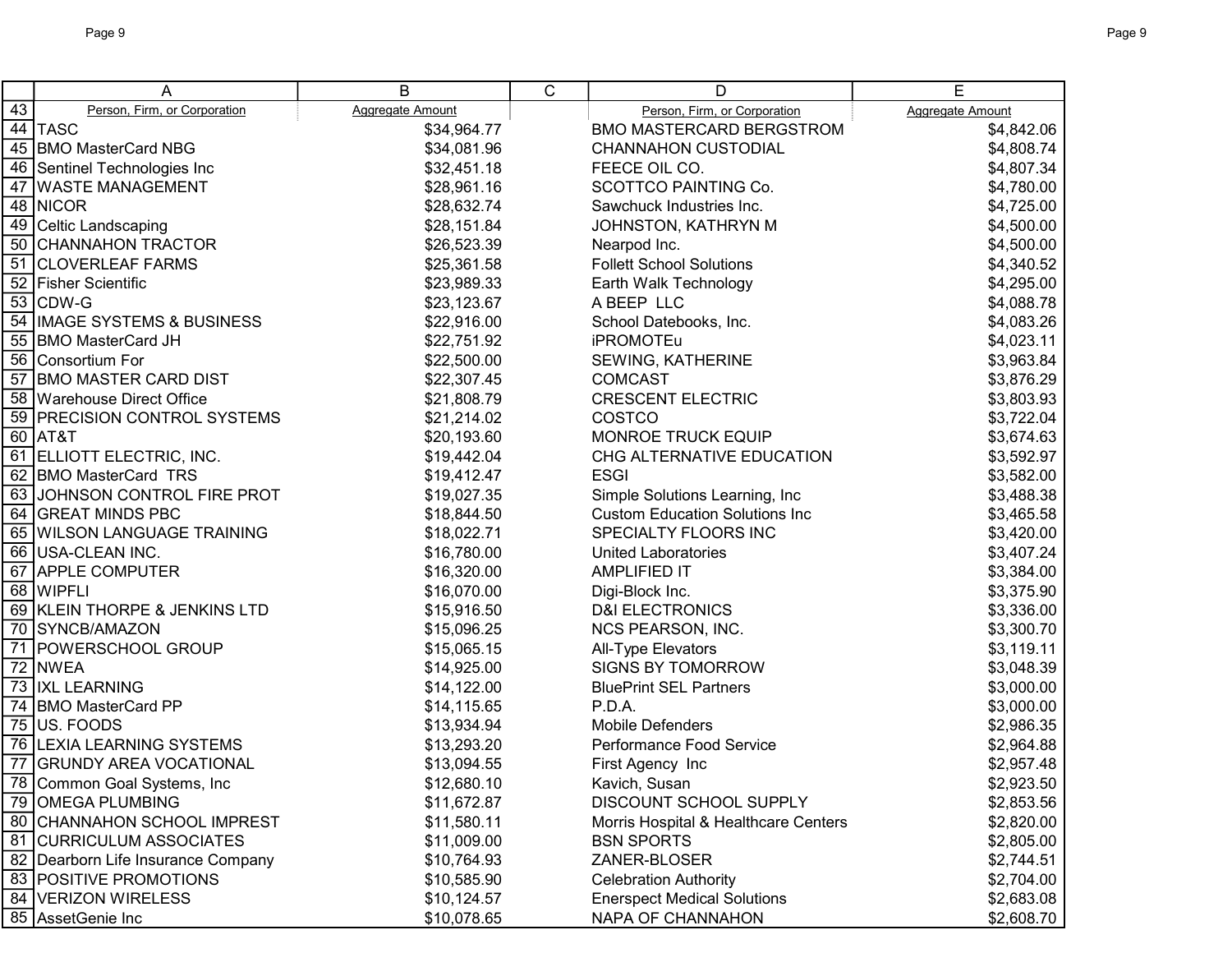| 86 | Person, Firm, or Corporation | Aggregate Amount | Person, Firm, or Corporation     | Aggregate Amount |
|----|------------------------------|------------------|----------------------------------|------------------|
|    | 87 Specialized Data Systems  | \$10,041.00      | <b>HITTING WORLD</b>             | \$2,590.00       |
|    | 88 IL ASSOC OF SCHOOL BOARDS | \$9,946.00       | LEARNING A - Z                   | \$2,553.83       |
|    | 89 ADLER ROOFING             | \$9,745.00       | ALPHA BAKING COMPANY             | \$2,546.78       |
|    | 90 <b>ICIT TRUCKS</b>        | \$9,686.17       | Formative Psychological Services | \$2,500.00       |
| 91 |                              |                  | <b>SCHOOLInfo App LLC</b>        | \$2,500.00       |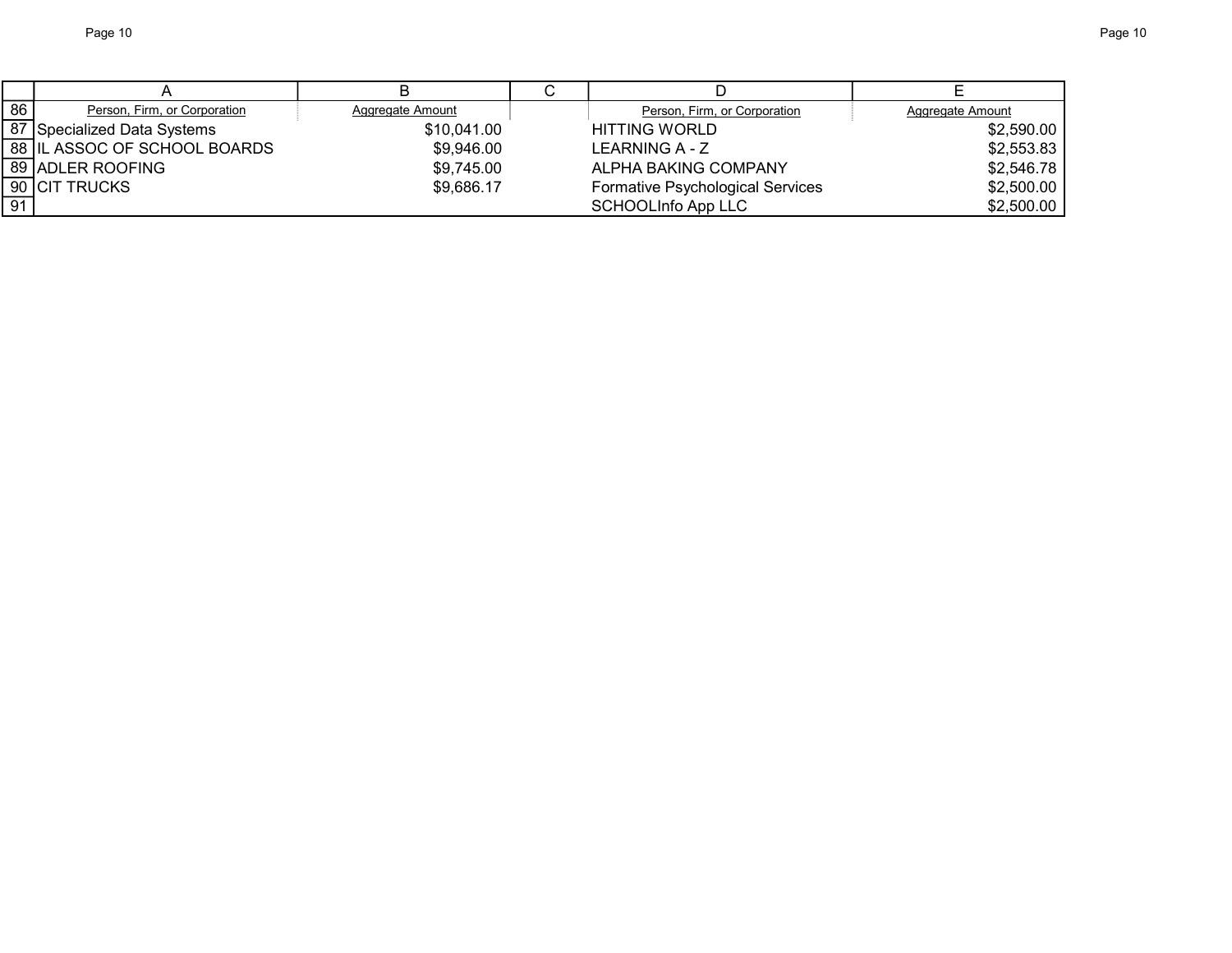|                                   | B<br>IΑ                                                              | C                        | E<br>D                                                         | F.<br>G                  | H                                  |                          |
|-----------------------------------|----------------------------------------------------------------------|--------------------------|----------------------------------------------------------------|--------------------------|------------------------------------|--------------------------|
| $\mathbf{1}$                      |                                                                      |                          | PAYMENTS TO PERSON, FIRM, OR CORPORATION OF \$1,000 TO \$2,500 |                          |                                    |                          |
|                                   |                                                                      |                          |                                                                |                          |                                    |                          |
| $\frac{2}{3}$                     | This listing must be sent to ISBE and retained within your           |                          |                                                                |                          |                                    |                          |
| $\overline{\mathbf{4}}$           | district/jointagreement administrative office for public inspection. |                          |                                                                |                          |                                    |                          |
| $\overline{5}$                    |                                                                      |                          |                                                                |                          |                                    |                          |
| $\overline{6}$                    | <b>Channahon School District 17</b>                                  |                          |                                                                |                          |                                    |                          |
| $\overline{7}$                    | 5609901-700-2000-00                                                  |                          |                                                                |                          |                                    |                          |
| $\overline{8}$                    |                                                                      |                          |                                                                |                          |                                    |                          |
| $\overline{9}$<br>$\overline{10}$ | Payments of \$1,000 to \$2,500, excluding wages and salaries         |                          |                                                                |                          |                                    |                          |
| 11                                | Person, Firm, or Corporation                                         | Aggregate Amount         | Person, Firm, or Corporation                                   | <b>Aggregate Amount</b>  | Person, Firm, or Corporation       | <b>Aggregate Amount</b>  |
| 12                                | Formative Psychological Services                                     | \$2,500.00               | HENKLE, NICHOLAS                                               | \$1,800.00               | <b>READ NATURALLY</b>              | \$1,150.00               |
| 13                                | <b>SCHOOLInfo App LLC</b>                                            | \$2,500.00               | Sergeant, Emily                                                | \$1,800.00               | Laptop Screen Int.                 | \$1,144.83               |
|                                   | PRESTWICK HOUSE INC.                                                 | \$2,439.47               | <b>SCHOOL HEALTH</b>                                           | \$1,762.82               | CENTRAL RESTAURANT PROD.           | \$1,105.70               |
| 14                                | LAKESHORE LEARNING                                                   | \$2,419.20               | CONRAD CO II                                                   | \$1,752.82               | <b>ALLEGRA</b>                     | \$1,043.67               |
| 15                                | <b>BOS</b>                                                           | \$2,373.20               | <b>ENGLEWOOD</b>                                               | \$1,704.36               | DeMOULIN Brothers & Comp           | \$1,024.00               |
| 16                                | Naperville Psych Ventures                                            | \$2,371.20               | Legends of Learning Inc.                                       | \$1,700.00               | SOUTHWEST PEST CONTROL             | \$1,020.00               |
| 17                                | BMO MASTERCARD GUTZMAN                                               | \$2,366.70               | WILLIAM V MACGILL & CO.                                        | \$1,695.92               | Arnold, Colleen                    | \$1,000.00               |
| 18                                | Stericycle Inc.                                                      | \$2,340.00               | AT&T                                                           | \$1,671.94               | Bartuch, Lisa                      | \$1,000.00               |
| 19                                | Portable John                                                        | \$2,336.52               | <b>BrightArrow Technologies</b>                                | \$1,555.00               | Beard, Lisa                        | \$1,000.00               |
| 20                                |                                                                      |                          | Houghton Mifflin Harcourt                                      |                          |                                    |                          |
| 21                                | SEESAW LEARNING INC                                                  | \$2,310.00               |                                                                | \$1,554.73               | Boudreau, Laura                    | \$1,000.00               |
| 22                                | <b>FRONTLINE EDUCATION</b>                                           | \$2,308.64               | The Sherwin-Williams Co.                                       | \$1,546.28               | <b>Brooks Gibbs Communications</b> | \$1,000.00               |
| 23                                | <b>FRACASSI, THOMAS</b>                                              | \$2,192.04               | CMRS-PB                                                        | \$1,500.00               | Esquivel, Monica                   | \$1,000.00               |
| 24                                | <b>BMO MASTERCARD FISHBURN</b>                                       | \$2,175.15               | Engler Callaway Baasten & Sraga LLC                            | \$1,496.00               | Feeney, Madison                    | \$1,000.00               |
| 25                                | <b>Amazon Capital Services</b>                                       | \$2,128.77               | WILL COUNTY HEALTH DEPART                                      | \$1,460.00               | Feiner, Danielle                   | \$1,000.00               |
| $\overline{26}$                   | Whitt Law LLC                                                        | \$2,094.65               | TITAN TECHNOLOGY DISTRIBUTION                                  | \$1,432.00               | Geldean, Nancy                     | \$1,000.00               |
| $\overline{27}$                   | MOSYLE CORPORATION                                                   | \$2,035.00               | III Assoc Sch Adminis                                          | \$1,387.30               | Gould, Kelley                      | \$1,000.00               |
| $\overline{28}$                   | KATH, EMILY                                                          | \$2,027.60               | <b>ILLINOIS ASBO</b>                                           | \$1,369.00               | HALLIDAY, BRITTANY                 | \$1,000.00               |
| 29                                | SCHOOL SPECIALTY INC                                                 | \$2,015.65               | <b>NCPERS C/O MEMBER BENEFIT</b>                               | \$1,344.00               | Hansen, Karen                      | \$1,000.00               |
| $\overline{30}$                   | <b>EVAN MOOR</b>                                                     | \$2,015.33               | <b>Pitney Bowes</b>                                            | \$1,333.68               | HANSON, TIM                        | \$1,000.00               |
| 31                                | Golden, Breanna                                                      | \$2,000.00               | <b>Transport Safety Lane</b>                                   | \$1,326.00               | Heniff, Sicilia                    | \$1,000.00               |
| 32                                | Horton, Ella                                                         | \$2,000.00               | INTEGRITY FIRE EQUIP INC.                                      | \$1,325.15               | Hertzmann, Jennifer                | \$1,000.00               |
| 33                                | Kostal, Jessica                                                      | \$2,000.00               | RENDEL'S GMC                                                   | \$1,320.79               | Huey, Jennifer                     | \$1,000.00               |
| 34                                | PATULA, SHANNON                                                      | \$2,000.00               | <b>SHAW MEDIA</b>                                              | \$1,315.80               | Johnson, Breanna                   | \$1,000.00               |
| 35                                | Skinner, Allison                                                     | \$2,000.00               | Haase, Cadence                                                 | \$1,291.85               | Konopek, Maureen                   | \$1,000.00               |
| 36                                | Collaborative Classroom                                              | \$1,998.00               | MCGRATH OFFICE EQUIP                                           | \$1,289.00               | Lowell, Jessie                     | \$1,000.00               |
| 37                                | Pierce, Shea                                                         | \$1,985.00               | <b>NASCO</b>                                                   | \$1,276.10               | Metesh, Amy                        | \$1,000.00               |
| 38                                | MIDWEST SUPPLY COMPANY                                               | \$1,946.20               | Mystery Science Inc                                            | \$1,249.00               | Meyer, Justin                      | \$1,000.00               |
| $\overline{39}$                   | <b>Hall Pass</b>                                                     | \$1,945.00               | LAMINATOR.COM                                                  | \$1,241.22               | NORTH, BRIDGET                     | \$1,000.00               |
| 40                                | NATIONAL INVESTIGATIONS                                              | \$1,930.00               | <b>CENGAGE LEARNING</b>                                        | \$1,232.00               | Norton, Karen                      | \$1,000.00               |
| 41                                | LIBRARYWORLD INC.                                                    | \$1,880.00               | <b>GIK Acoustics USA</b>                                       | \$1,224.68               | Peckhart, Danielle                 | \$1,000.00               |
| 42                                | A Plus Exhaust Hood & Duct Cleaning                                  | \$1,871.00               | UNITED WAY OF WILL COUNTY                                      | \$1,222.00               | Pecora, Kristal                    | \$1,000.00               |
| 43<br>44                          | HOME DEPOT PRO INSTITUTIONAL<br>DuBois, Laura                        | \$1,853.38<br>\$1,828.98 | <b>BUREAU OF EDUCATION</b><br>ROCHESTER 100 INC.               | \$1,190.00<br>\$1,188.00 | Rivara, Lisa<br>Roberts, Charlene  | \$1,000.00<br>\$1,000.00 |
|                                   |                                                                      |                          |                                                                |                          |                                    |                          |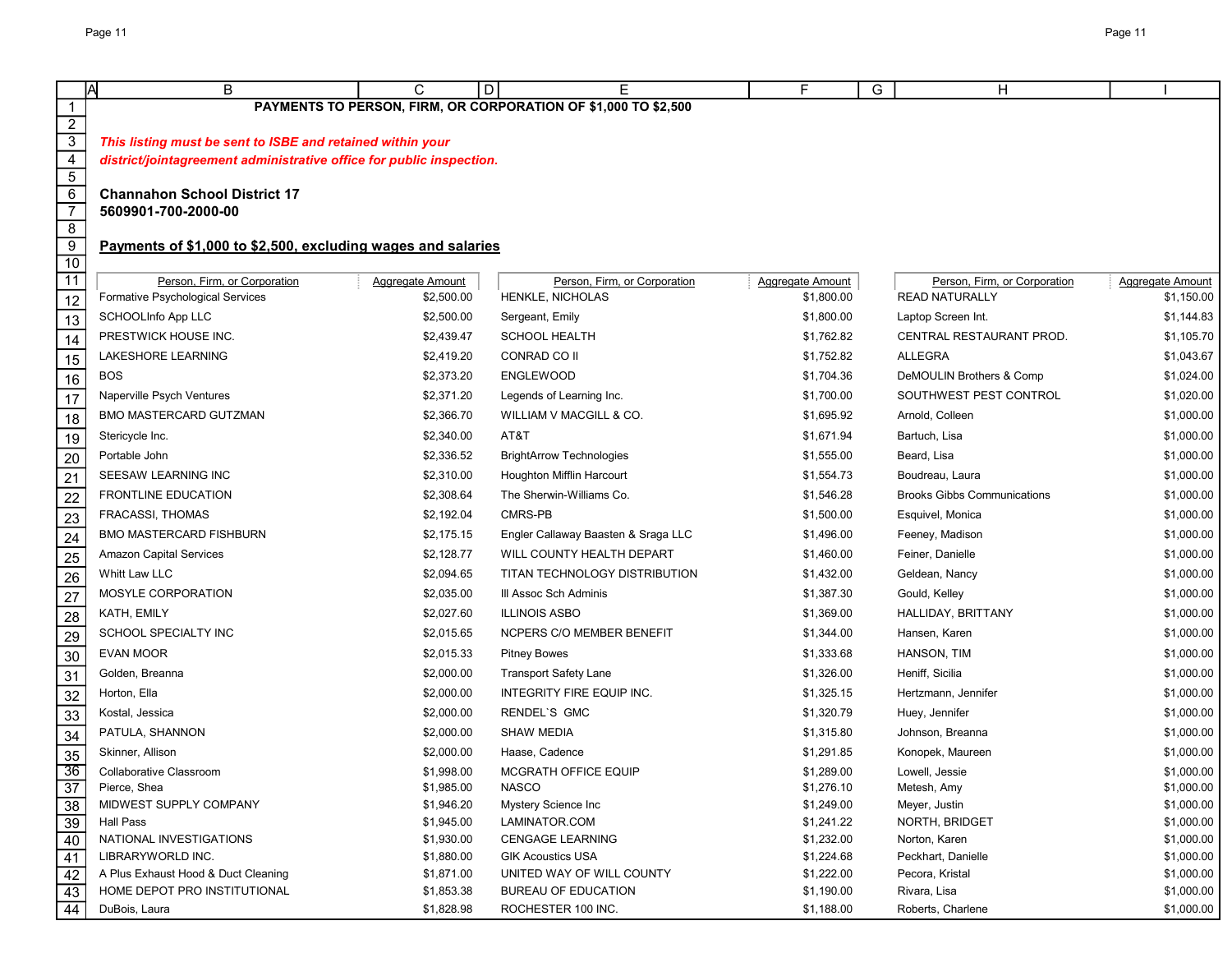|                 |                              |                  |                              |                  | G |                              |                  |
|-----------------|------------------------------|------------------|------------------------------|------------------|---|------------------------------|------------------|
| 45              | Person, Firm, or Corporation | Aggregate Amount | Person, Firm, or Corporation | Aggregate Amount |   | Person, Firm, or Corporation | Aggregate Amount |
| 46              | Dooley, Erin                 | \$1,800.00       | Atrend                       | \$1,180.00       |   | Sample, Tara                 | \$1,000.00       |
| 47              | Duris, Christina             | \$1,800.00       | TELESOLUTIONS CONSULTANT     | \$1,165.58       |   | Sampson, Sheri               | \$1,000.00       |
| 48              |                              |                  |                              |                  |   | Schiffbauer, Amy             | \$1,000.00       |
| 49              |                              |                  |                              |                  |   | Thompson, Carrie             | \$1,000.00       |
| 50              |                              |                  |                              |                  |   | Vales, Terri                 | \$1,000.00       |
|                 |                              |                  |                              |                  |   | Walsh, Victoria              | \$1,000.00       |
| $\frac{51}{52}$ |                              |                  |                              |                  |   | Westerhoff, Geraldine        | \$1,000.00       |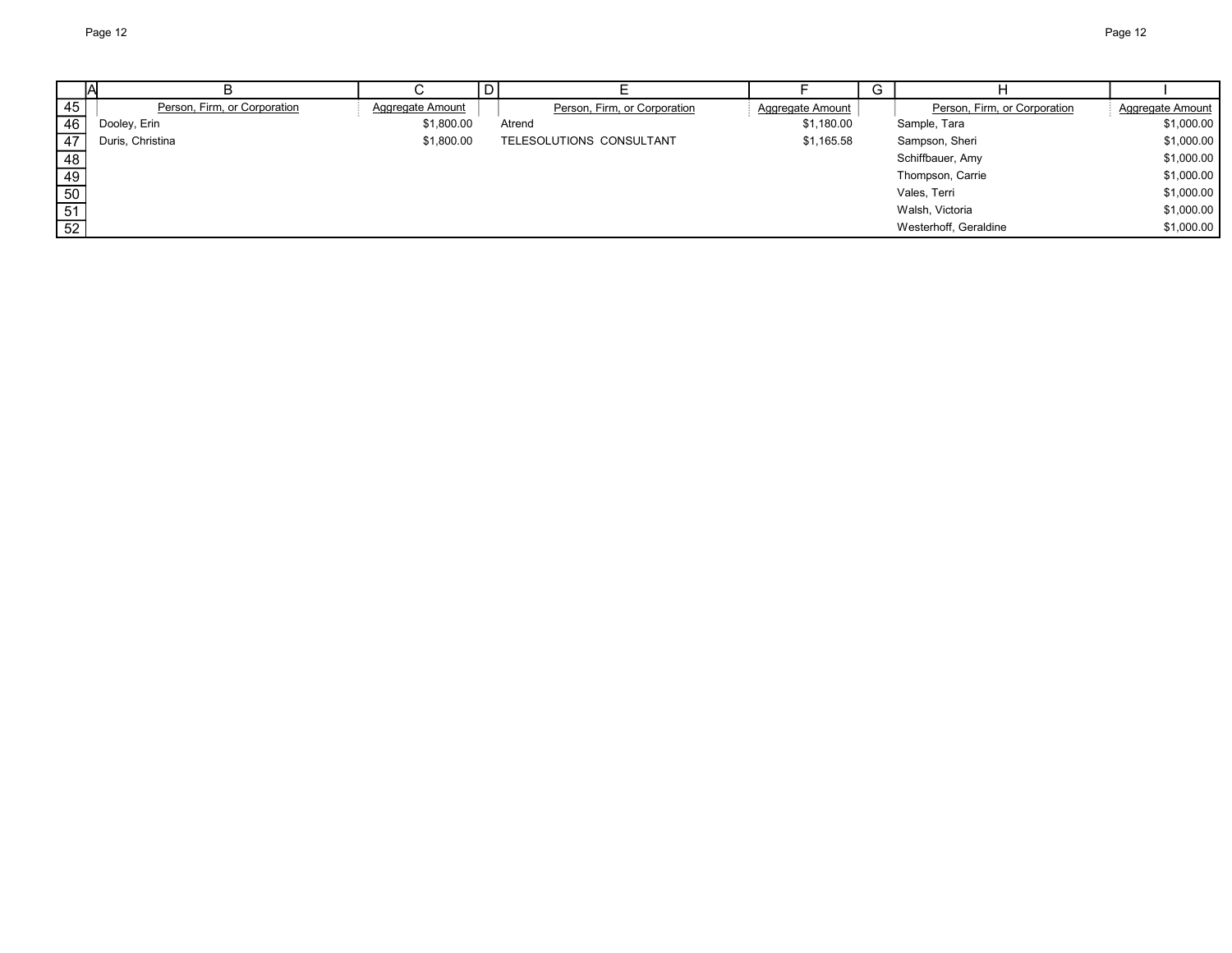|                     | Ā<br>B                                                             | C                | D                                    | E                |  |  |
|---------------------|--------------------------------------------------------------------|------------------|--------------------------------------|------------------|--|--|
| $\mathbf{1}$        | PAYMENTS TO PERSON, FIRM, OR CORPORATION OF \$500 TO \$999         |                  |                                      |                  |  |  |
| $\overline{2}$      |                                                                    |                  |                                      |                  |  |  |
| $\overline{3}$      | This listing must be retained within your district/joint agreement |                  |                                      |                  |  |  |
| $\overline{4}$      | administrative office for public inspection.                       |                  |                                      |                  |  |  |
| $\overline{5}$<br>6 | <b>Channahon School District 17</b>                                |                  |                                      |                  |  |  |
| $\overline{7}$      | 5609901-700-2000-00                                                |                  |                                      |                  |  |  |
| $\overline{8}$      |                                                                    |                  |                                      |                  |  |  |
| $\overline{9}$      | Payments of \$500 to \$999, excluding wages and salaries.          |                  |                                      |                  |  |  |
| $\overline{10}$     |                                                                    |                  |                                      |                  |  |  |
| 11                  | Person, Firm, or Corporation                                       | Aggregate Amount | Person, Firm, or Corporation         | Aggregate Amount |  |  |
| 12                  | TOWNSEND PRESS BOOK CENTE                                          |                  | \$984.09 THELO, BETH                 | \$613.31         |  |  |
| 13                  | IL State Fire Marshal                                              |                  | \$980.00 LEARNING RESOURCES          | \$604.78         |  |  |
| 14                  | MIDWEST PAPER RETRIEVER                                            |                  | \$960.00 Truesdale, Bridget dba:     | \$600.00         |  |  |
| 15                  | <b>Teaching Strategies LLC</b>                                     |                  | \$960.00 SWANK Movie Licensing USA   | \$592.00         |  |  |
| 16                  | WILL COUNTY R.O.E.                                                 |                  | \$914.50 Gray, Ken                   | \$590.40         |  |  |
| 17                  | <b>Global Compliance Network</b>                                   |                  | \$900.00 SimpleFundraising LLC       | \$586.50         |  |  |
| 18                  | <b>NEFF COMPANY</b>                                                |                  | \$862.31 A FREEDOM FLAG CO.          | \$560.55         |  |  |
| 19                  | SHOREWOOD HOME & AUTO                                              |                  | \$853.99 FIRST SECURITY SYSTEMS, INC | \$559.00         |  |  |
| 20                  | ELLISON EDUCATIONAL EQUIP                                          |                  | \$828.78 RIVEREDGE HOSPITAL          | \$550.00         |  |  |
| 21                  | <b>HAWK-Jeff Auto Sale</b>                                         |                  | \$824.45 DF Supply Inc               | \$512.39         |  |  |
| 22                  | STEPHENSON, EMILY                                                  |                  | \$800.00 ECOLAB                      | \$505.88         |  |  |
| 23                  | Academic Entertainment Inc                                         |                  | \$795.00 Bullard, Elizabeth          | \$500.00         |  |  |
| 24                  | Western Remac Inc                                                  |                  | \$775.00 Hammerstein, Rachel         | \$500.00         |  |  |
| 25                  | <b>HPS</b>                                                         |                  | \$767.53 Janicki, Melissa            | \$500.00         |  |  |
| 26                  | Vista Higher Learning                                              |                  | \$749.50 Katzel, Jenai               | \$500.00         |  |  |
| 27                  | SHIFFLER EQUIPMENT                                                 |                  | \$747.58 McDonald, Kimberly          | \$500.00         |  |  |
| 28                  | SARTORIUS, ADAM                                                    | \$740.00         |                                      |                  |  |  |
| 29                  | Music Theatre International                                        | \$735.00         |                                      |                  |  |  |
| 30                  | <b>Won-Door Corporation</b>                                        | \$724.38         |                                      |                  |  |  |
| 31                  | Illinois Digital Educators Alliance                                | \$717.00         |                                      |                  |  |  |
| 32                  | TIME FOR KIDS                                                      | \$709.50         |                                      |                  |  |  |
| 33                  | <b>LEARNING TECHNIQUES</b>                                         | \$700.00         |                                      |                  |  |  |
| 34                  | PARK PLACE TECHNOLOGIES                                            | \$677.16         |                                      |                  |  |  |
| 35                  | <b>GRAINGER</b>                                                    | \$673.60         |                                      |                  |  |  |
| $\overline{36}$     | PALOS SPORTS INC                                                   | \$652.49         |                                      |                  |  |  |